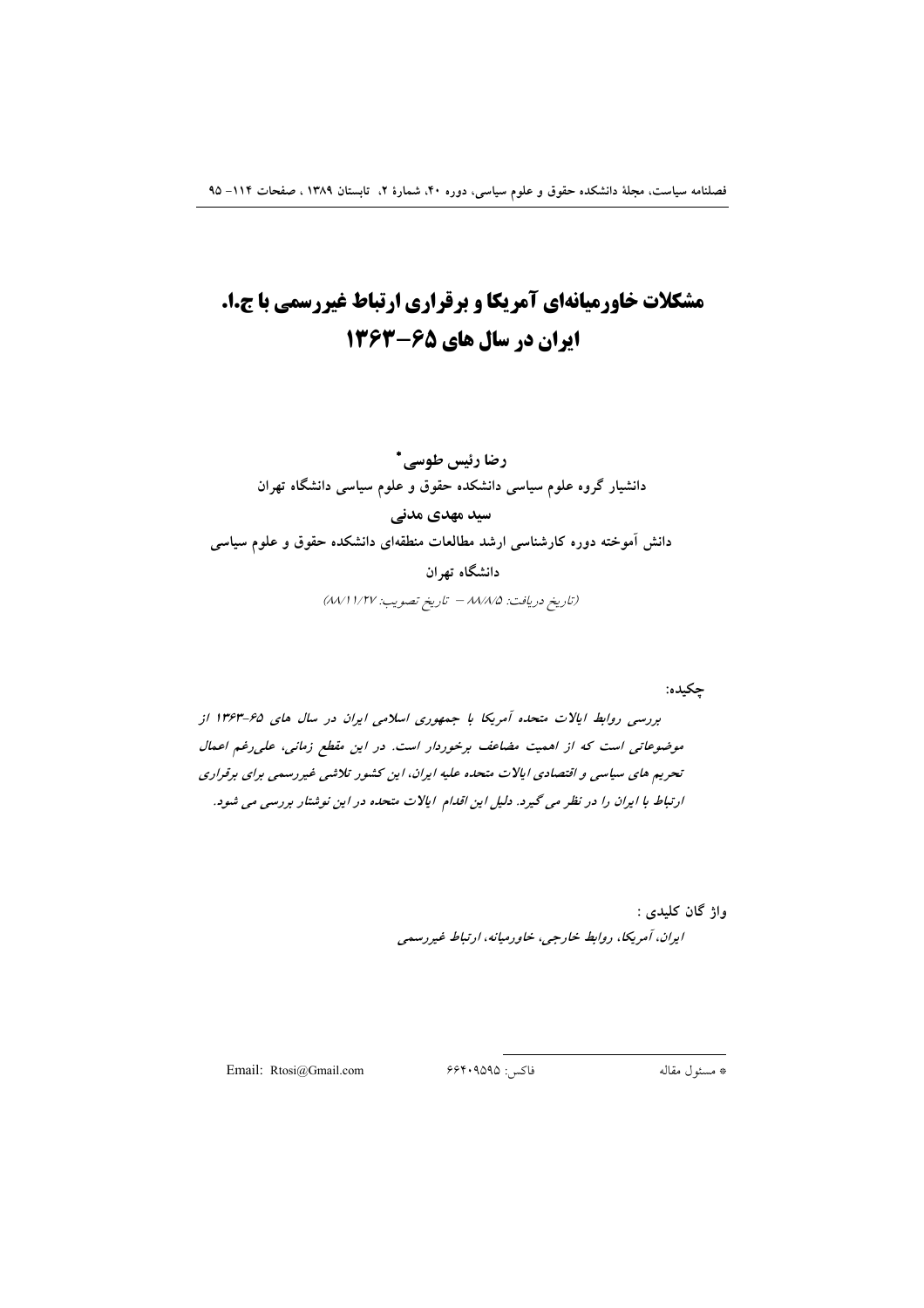### طرح مسئله

روابط ایران و ایالات متحده بعد از انقلاب ۱۳۵۷ روابطی مبتنی بر تنش بوده است. امــا در این میان سال های بین ۱۳۶۵–۱۳۶۳ را میتوان تا حـدی از ایـن امـر جـدا دانـست. بـا وقـوع انقلاب در سال ۱۳۵۷ روابط ایران و آمریکا وارد مقطعی جدید شد. روابـط حـسنه و دوجانبـه ایران و آمریکا به روابطی توام با تنش تبدیل شد و ایران بعد از انقلاب دیگر ایفI کننـده نقـش «ژاندارم منطقهای» نبود. همچنین اشغال سفارت آمریکا توسط دانـشجویان، حملـه نظـامی بـه ایران در جریان واقعه طبس و همچنین اعمال تحریم های سیاسی و اقتصادی به تیرگی روابط این دو کشور افزود.

اما در اواخر سال ۱۳۶۲ شاهد گرایشهایی به سمت ایران از جانب مسئولان آمریکایی هسستیم. برخی از سیاستمداران آمریکایی درصدد بر آمدند که سیاست خصمانه علیه ایـران را تعـدیل کـرده و رویکرد متفاوتی را اتخاذ کنند. این امر را می توان از سخنان برژینسکی مــشاور پیــشین امنیــت ملــی آمر یکا در بافت:

«موقعیت استراتژیک ایران اَنچنان برای غرب اهمیت دارد که اَمریکا به هر ترتیبی که شده نبايد ايران را از دست بدهد» (روزنامه اطلاعات: ۶۲/۱/۲۸) .

از مصادیق این نزدیکی می توان سفر مک فارلین بـه تهـران، فـروش برخـی تـسلیحات و قطعات نظامی به ایران و همچنین مذاکرات محرمانه با ایرانی ها در آمریکا و آلمان اشاره کرد.

### سوال و فرضيه تحقيق

سوال این پژوهش آن است که *علت تغییـر سیاسـت خــارجی آمریکــا و در پـیش گــرفتن* سیاست نزدیکی به ایران در نیمه دهه اول ۱۳۶۰ چه بوده است؟

فرضیه این تحقیق بر این امر استوار است که مشکلات پیش روی ایالات متحده آمریک در خاور میانه سبب نزدیکی آمریکا به ایران طی سال های یاد شده، می باشد.

بدین منظور برای روشن شدن جوانب بحث، روابط ایران و آمریکا در دو مقطع زمانی قبـل و بعد از انقلاب مورد بررسی قرار می گیرد و سپس به شکل گیری روابط غیر رسمی ایــران و آمریکا در سالهای ۱۳۶۳ تا ۱۳۶۵ می پردازیم.

# روابط ايران و آمريكا قبل از انقلاب

حضور جدی ایالات متحده در ایران به تحولات ملی شدن صنعت نفت بـه رهبـری دکتـر مصدق بر می گردد. اگر چه آمریکا در بدو امر به حمایت از این نهضت پرداخت، اما نهایتــاً بــا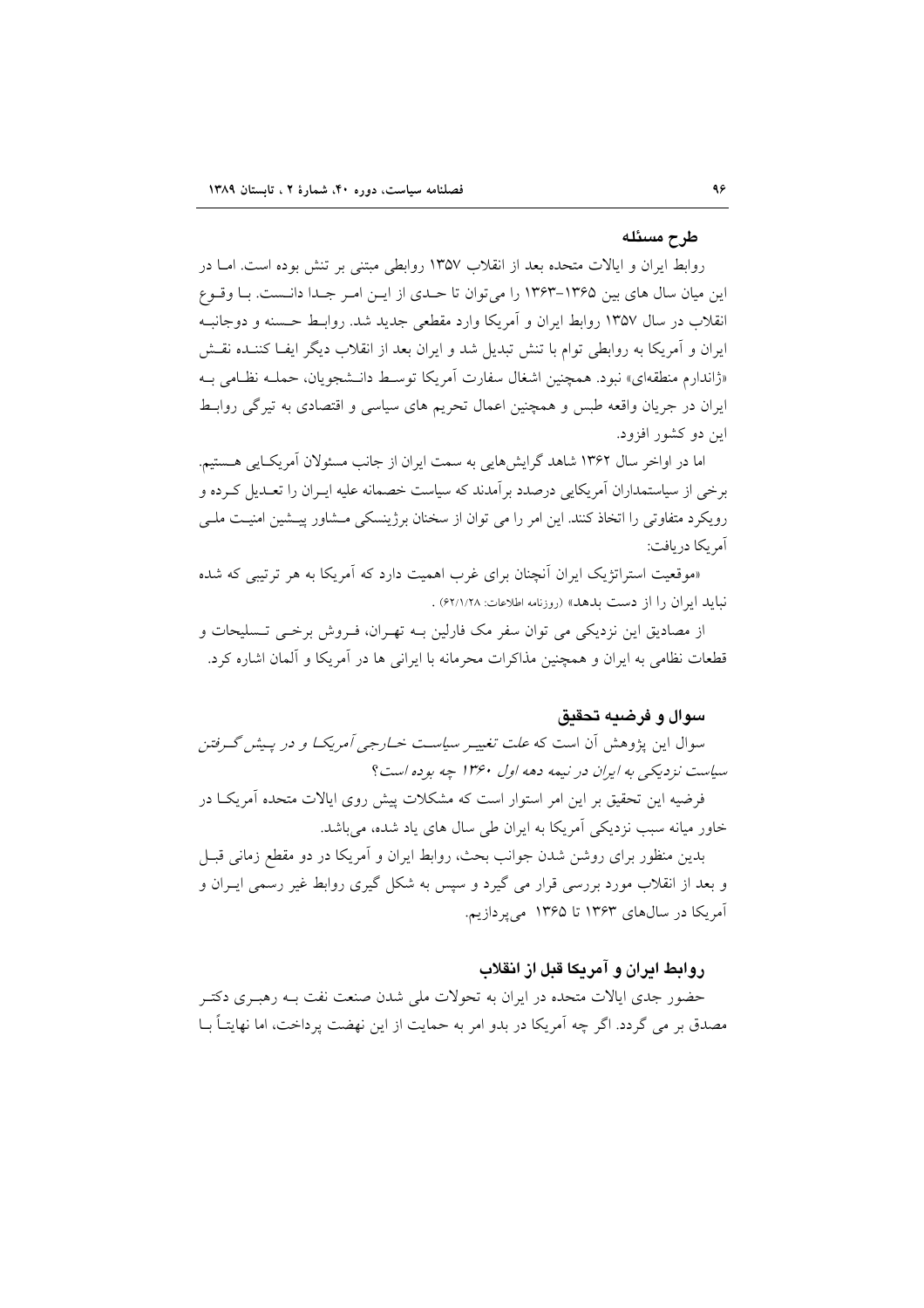حمایت از انگلیس و رقم زدن کودتای ۲۸ مرداد، دولت ملی دکتر مصدق را سرنگون کـرد،<sup>۱</sup> و به بازیگر اصلی در عرصه سیاست خارجی و داخلی ایران تبدیل شد.

در یک دستهبندی موضوعی روابط ایران و آمریکا در دوران قبل از انقلاب را می تــوان در مولفههای امنیتی، مالی، منطقه ای و تسلیحاتی ارزیابی کرد. در بعد *امنیتی و* در عرصـه داخـل كشور، ايجاد ساواك مهمترين اقدام آمريكا بود و در عرصه خارجي مي توان بـه ايجـاد مراكـز استراق سمع برای زیر نظر گرفتن فعالیت های شـوروی، امـوزش جاسوســان و امـوزش۵حـای ضدجاسوسی اشاره کرد (گازیروفسکی،۱۳۷۹: ۱۱۶-۱۱۴). در عرصه *همکاریهای منطقهای* نیز میتوان به عضويت ايران در پيمان هاي بغداد و بعد سنتو، حمايت از اسرائيل و مقابله با جنـبش هــاي رادیکال جهان عرب اشاره کرد (ازغندی،۱۳۸۲: ۲۷۱-۲۷۰) .

در بعد *مالی و تسهیلاتی ی*ک ماه پس از کودتای ۱۳۳۲ در حال<sub>ی</sub> که آمریکا کمک های مال<sub>ی</sub> به ایران را منوط به حل مشکلات ایران با بریتانیا کرده بود، اعـلام کـرد کــه کمـک ۴۵ میلیـون دلاری را بی هیچ قید و شرطی بـه ایـران اعطـا مـی کنـد (اطلاعـات: ١٣٣١/۶/١٨). همچنـین در ١٢ شهریور ۱۳۳۲ دولت امریکا موافقت خود با پرداخت مبلغ ۴/۲۳ میلیون دلار بابت کمک هـای فنی سالانه اصل چهار ترومن و نیز مبلغ ۴۵ میلیون دلار وام بلاعوض بــه ایــران را اعــلام کــرد (مهدوی،۱۳۸۰: ۲۲۲). گزارش سالیانه وزارت دفاع امریکا در اول خــرداد ۱۳۵۲ کمــک هــای مــالی خود به ایران را این گونه بیان کرد:

۱– مبلغ ۸۸۳٬۱۲۲٫۰۰۰ دلار کمک نظامی بلا عــوض،۲– ارســال وســايل دفــاعی بــه مبلــغ ۲۰٫۲۷۱٫۰۰۰ دلار ۳. تورش اســلحه بــه مبلــغ ۷۹۳٬۵۷۳٫۰۰۰ دلار ، ۴- انجــام دوره هــای آموزشی برای ۱۰٫۸۰۷ کارمندان نظامی و ارتش ایران (اطلاعات:۱۳۵۲/۳/۱).

در بخش مناسبات *تسلیحاتی و نظامی می*تـوان بــه فـروش تــسلیحات مــدرن بــه ایــران و همچنین اعطای نقش ژاندارمی به ایران در خلیج فارس اشاره کرد. در دوران ریاست جمهوری نیکسون روابط خارجی دو کشور به اوج رسید و ایران در دهــه ۱۹۷۰، در چـارچوب دکتـرین نیکسون در منطقه خلیج فارس به ایفای نقش پرداخت. (مهـدوی، همـان: ۴۰۱). محمدرضــا شــاه در سال ۱۹۷۵ طی مصاحبه ای با رادیو و تلویزیون فرانسه در پاسخ به سئوالی که ایا شما خــود را باسدار منطقه می دانید؟ گفت:

البته که ما نقش بخصوصی داریم. ما مـی خــواهیم کــه ایــن منطقــه را دور از خطـرات در ارامش و ثبات نگه داریم. ما میخواهیم کشتیرانی در خلیج فارس و تنگه هرمز ازاد و مطمــئن باشد (اطلاعات: ١٣٥٢/٧/٣٠).

برای مطالعه بیشتردرزمینه کودتای ۲۸ مرداد ۱۳۳۱ ن.ک.  $\sim$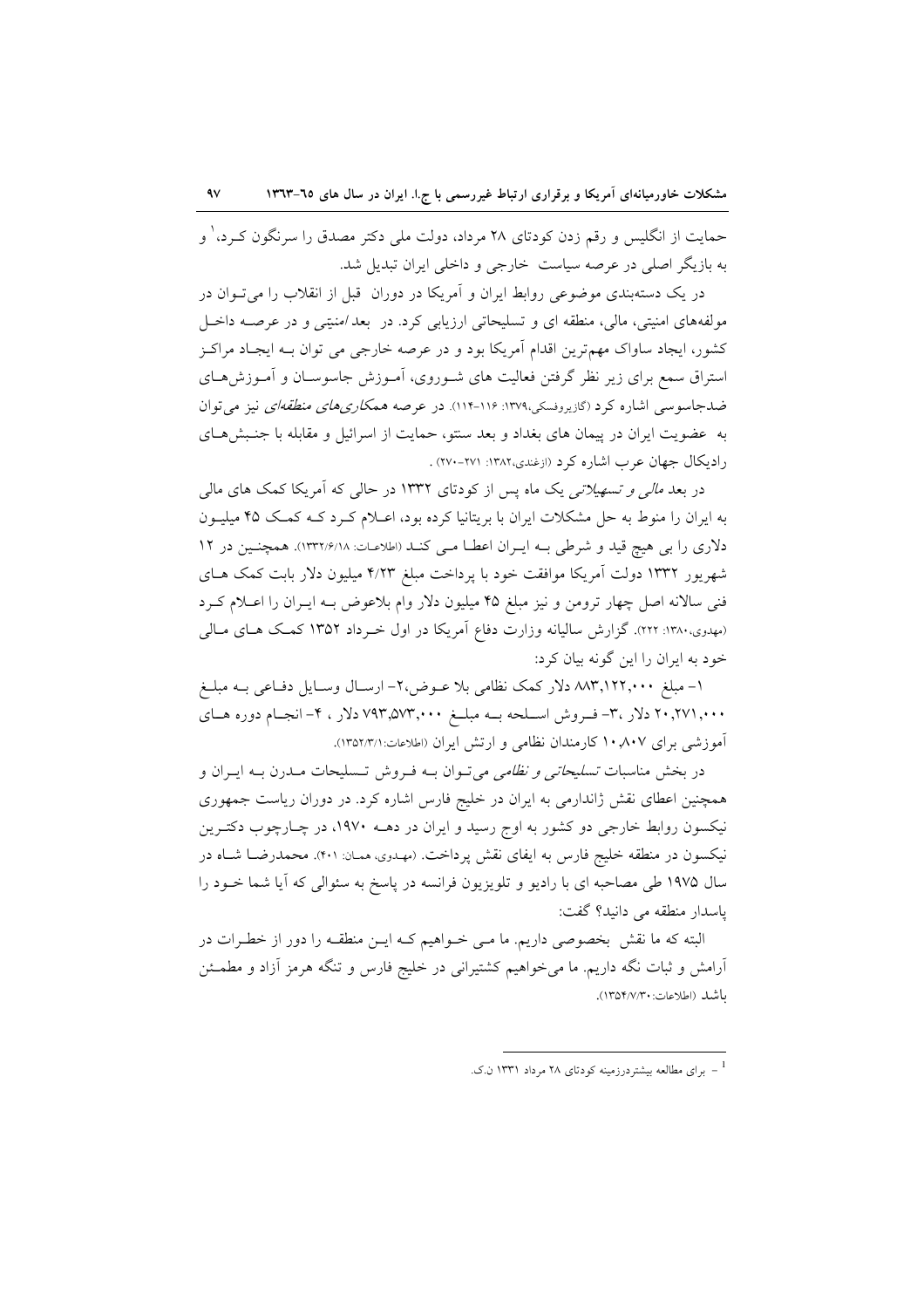روند نزدیکی و وابستگی دو کشور به گونه ای بود که به تعبیر جـان فـوران ایـران در جریـان سیستم جهانی اقتصاد بیش از هر کشوری با آمریکا در ارتباط بود که این ارتباط شامل بخش هـای متعدد تجارت، نظامی، بانکی و اقتصادی، مقابله بـا تحرکـات شـوروی و کمـکـهـای اطلاعـاتی مرغبله (فوران،۱۳۸۳: ۵۰۸).

با به قدرت رسیدن جیمی کارتر هر چند انتقاداتی در مـورد نقـض حقـوق بـشر بـه ایـران مطرح شد و کارتر، شاه را مجبور به انجام اقداماتی در زمینه آزاد سازی فضای سیاسی کرد، اما روابط ایران و آمریکا همچنان در چارچوب یک نگاه سیاسی – امنیتی مسیر خود را طی کرد تا جایی که پرزیدنت کارتر از اقدام شباه در کشتار میبدان ژالبه در ۱۷ شبهریور ۱۳۵۷ حمایت قاطعی کرد (ازغندی، ممـان: ۳۶۲). سرانجام علی(غم تلاشهای آمریکا بـرای جلـوگیری از سـقوط رژیم پهلوی، نظام پهلوی در ۲۲ بهمن سقوط کرد و روابط ایران با ایالات متحده وارد فیصلی نوين شد.

### روابط ایران و آمریکا پس از انقلاب

با وقوع انقلاب اسلامی در ۱۳۵۷ روابط ایران و ایالات متحده وارد فصلی جدید شـد. هـر چند در اوایل انقلاب، دولت آمریکا اعلام کرد که خواهـان حفـظ روابـط دیپلماتیـک تـوام بـا «احترام متقابل» با رژیم ایران است، اما شرایط به سمتی رفت که تعاملات دو جانبه کم کم بـه سردی گرایید و دورانی شکل گرفت که می توان از آن به عنوان *«خصومت متقابل»*نام برد.

### ١٣۶٣ - ١٣٥٧: دوره خصومت متقابل

با وقوع انقلاب اسلامی در ایران رفتار خصمانه در روابط ایران و آمریکـا آغـاز گردیــد. در این میان برخی از سیاست مداران نیز به تئوریزه کردن و نهادینه ساختن این تقابل اندیــشیده پــا بر این اساس عمل می کردند. تقابل دو جانبه ایران و آمریکا سبب گردیـد تـا فـضای انقلابـی حاکم بر نهادهای تصمیم ساز به عرصه سیاست خارجی تـسری یافتـه و دیپلماسـی ایـران بـه سمت رادیکالیزم برود. عدم پذیرش «والتر کاتلر» سفیر پیـشنهادی آمریکـا بــه تهـران، اخــراج روزنامه نگاران «لوس آنجلس تایمز» و « نیویورک تایمز»، صدور مجوز ورود شاه به آمریکا در روز اول آبان ۱۳۵۸ فضای موجود میان دو کشور را تیره گرداند. این اقدام به تـصرف سـفارت آمریکا در تهران توسط دانشجویان «پیرو خط امام» انجامید. در پی این اقـدام، آمریکـا نیـز بـه اقدامات متقابل مبادرت ورزید که می توان به قطع خرید نفت از ایران، توقیف طلاهای ایران و وجوه نقد در بانک های آمریکا و ً محکومیت ایران در دادگاه لاهه اشاره کرد.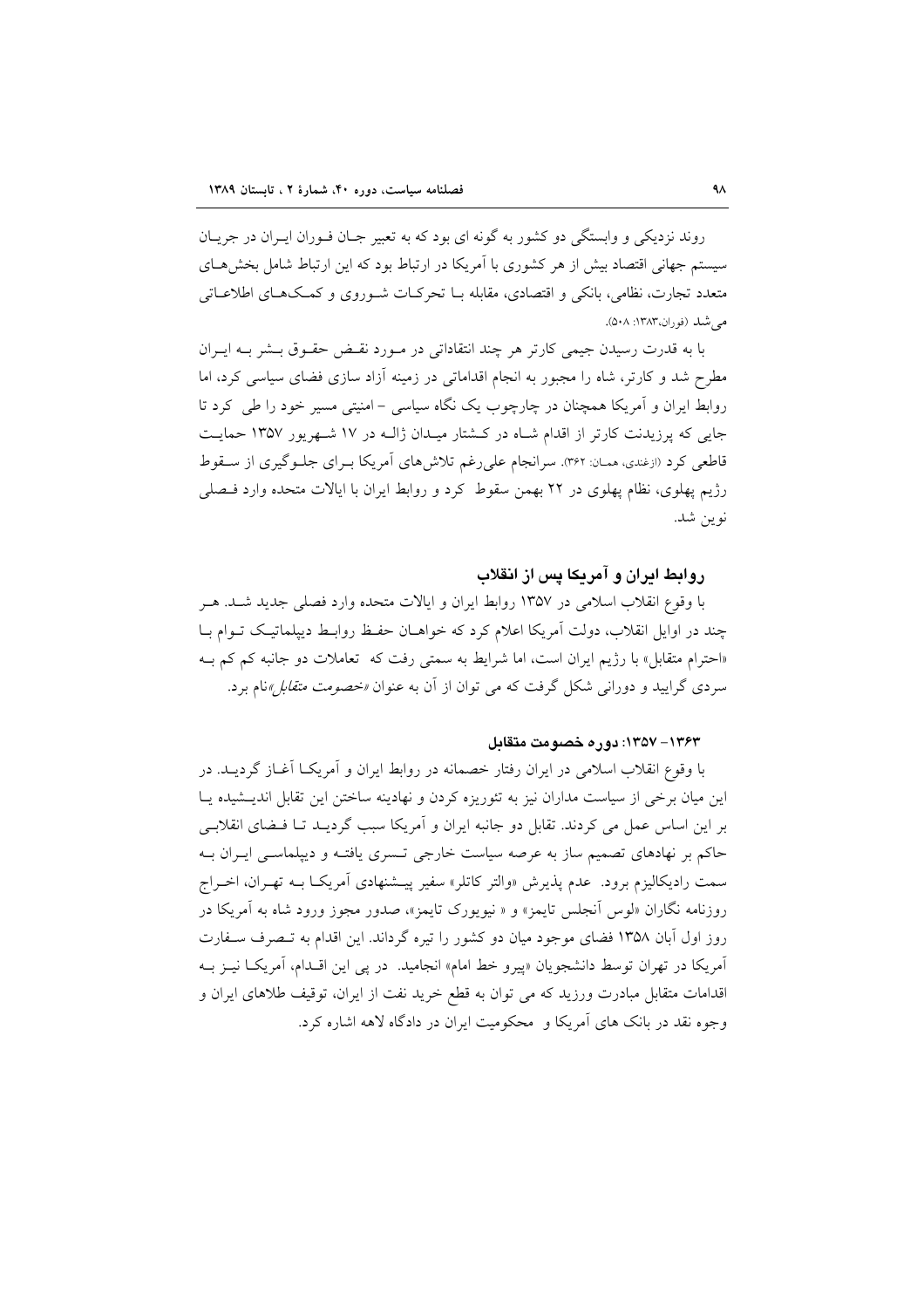در ۱۹ فروردین ۱۳۵۹ روابط ایران و آمریکا از سوی کارتر قطع شـد و در ۲۰ فـروردین دولت کارتر رسماً ممنوعیت صدور ویزا برای ایرانیان را صادر کرد. در ۲۱ شهریور همان سال امام خمینی شرایط ۴ گانه برای آزادی گروگان هـای آمریکـایی را ایـن گونـه بیـان کـرد: ۱-بازگر داندن داراییهای شاه،۲-تعهد به عدم مداخله آمریکا در امور ایـران، ۳-آزادی دارایـی هــای ایران در آمریکا، ۴– لغو ادعاهای آمریکا علیه ایران (طیرانی، ۷۹ ص۲۹۸). سرانجام در یی مذاکرات ایران با آمریکا با میانجی گری الجزایر و صدور بیانیه الجزایر، بحـران گروگـان گیـری خاتمـه یافت و گروگان ها پس از ۴۴۴ روز راهی کشور خود شدند.

باید گفت پایان بحران گروگان گیری، خاتمه ای بر مخاصمات ایران آمریکا نبود. چرا ک با شروع جنگ تحمیلی، مسئولین نظام، علی رغم آنکه آمریکا خود را در شروع جنگ بی طرف خوانده بود، آمریکا را به تحریک عراق بـرای حملـه بـه ایـران و از پـا در آوردن نظـام نویـای اسلامی متهم کردند.' رهبر انقلاب ضمن آنکه اسـرائیل و اَمریکـا را دشــمن مــشترک ایــران و دولتهای اسلامی خواند، طی سخنانی خواستار بکارگیری سلاح نفت علیه آمریکا و اسـرائیل شد (اطلاعات: ۱۳۵۹/۳/۱۶). ریگان نیز در ۱۸ آبان ۱۳۵۹ محـدودیت هـای اقتـصادی و دیپلماتیک علیه ایران را یک سال دیگر تمدید کرد. همچنین وزارت خارجـه آمریکـا طـی یـک عملیـات موسوم به «استانچ» از همپیمانان خود شامل آلمان غربی، بریتانیا، ایتالیا، کره جنوبی و اسـرائیل خواست ارسال تجهيزات نظامي مورد نظر ايران را متوقف سـازند ( Timmerman، منابع اينترنتـي). در همین زمینه الکساندر هیگ وزیر خارجه وقت آمریکا طی سخنانی اعلام کرد:

دولت ریگان برای ً مقابله با ایران باید به تدابیری متوسل شود که جنبه های تهاجمی داشته باشد (اطلاعات: ١٣۶٢/٢/١٨).

با شروع سال ۱۳۶۳ علی رغم تداوم جنگ لفظی و تهدیدات متقابل، تلاش برای آغاز یک رابطه غیررسمی در بخشی از سیستم تصمیم گیری ایالات متحده دیده شد. این امر که از سال های ۱۳۶۱ و ۱۳۶۲ شروع شده بود در سال ۱۳۶۳ کم کم به صورت رسمی در شورای امنیت مل<sub>ح</sub> ایـالات متحده تحت عنوان *«بسوی رهنمونی در قبال ایران» پی گ*یری شد. در اینجا تلاش می شود تا بر اساس اسناد منتشر شده رابطه غير رسمي أغاز شده را شرح دهيم.

### تلاش برای برقراری رابطه: ۶۵–۱۳۶۳

در اول بهمن سال ۱۳۵۹ در نخستین جلسه شورای امنیت ملی آمریکا که در زمان رونالد ریگان برگزار گردید مسئله ایران و لیبی جزء محورهای اصلی مباحث ایــن نشــست بــود (طیرانـی،١٣٧٩: ٣٠٢). باید گفت که برخی از مسئولین شورای امنیت ملی آمریکا تلاش داشتند تا با گروه های میانــه رو در

<sup>&#</sup>x27; – برای مثال علی اکبر هاشمی رفسنجانی طی سخنانی اَمریکا را« اَتش افروز جنگ فعلی» خواند. (اطلاعات، ۲۲ مهر۱۳۵۹).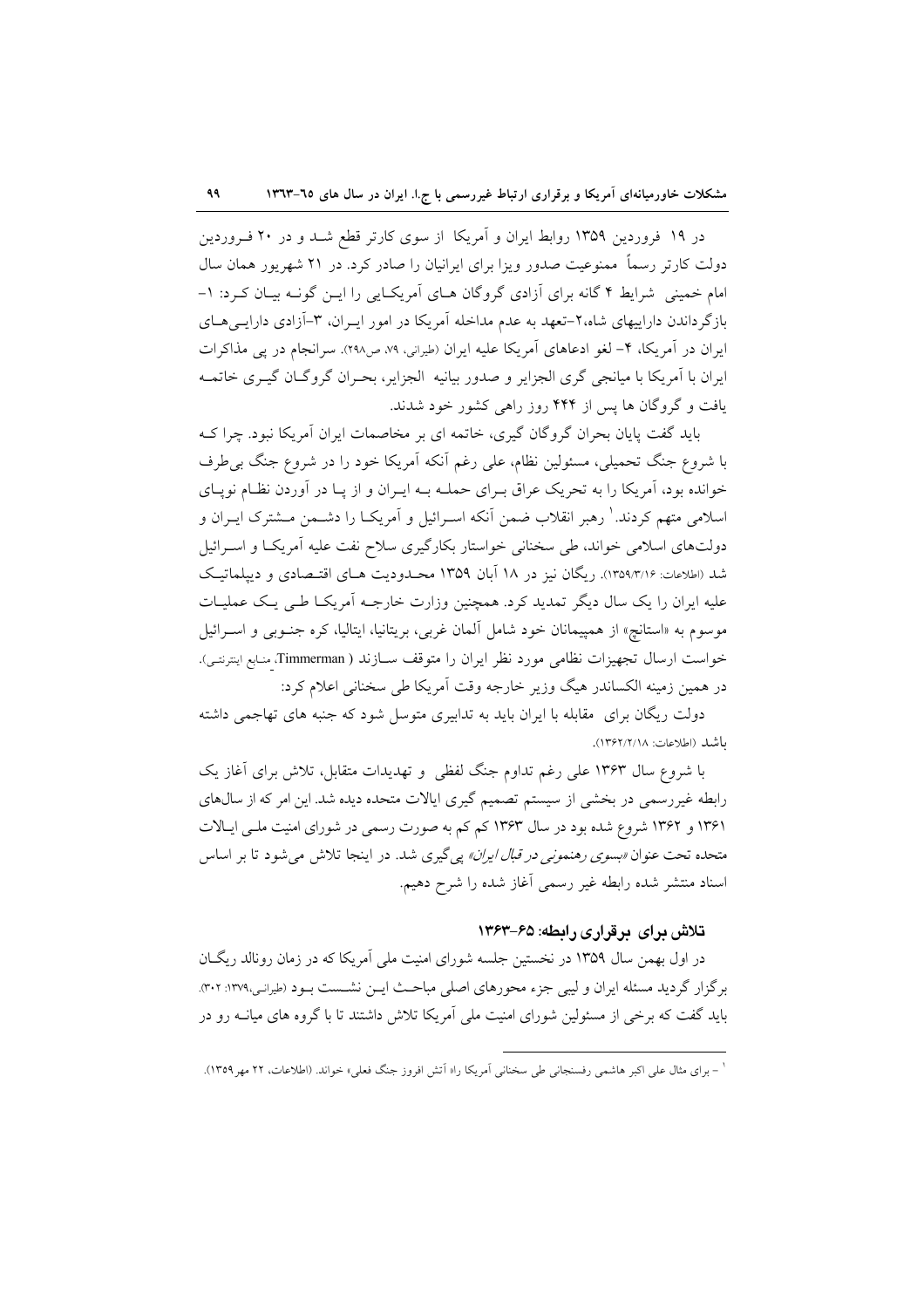ایران ارتباط برقرار کنند. <sup>۱</sup> در دی ۱۳۶۲ «جفـری کمـپ» (Jeffrey Kemp) مـسئول شـرق نزدیـک در شورای امنیت ملی آمریکا، با تھیه گزارشی برای رابرت ً مک فارلین مشاور امنیت ملی وقـت آمریکـا اظهار داشت:

[آيت ا…] خميني تهديدي براي منافع غرب است و ايالات متحده حتى بايد عمليات مخفى را كه به سقوط ايران بيانجامد، مد نظر قرار دهد (Tower and other: 1987: 104).

از آنجا که اعضای شورای امنیت ملی معتقد بودند که آمریکا فاقـد اسـتراتژی لازم بـا یـک دورنمای کلی در خصوص ایران پس از فوت امام خمینی (ره) است، مک فارلین در ۱۷ شهریور ۱۳۶۳ خواستار یک بررسی درون سازمانی درباره روابط ایران و آمریکا پس از فـوت [اّيت ا...] خميني شد (رئيس طوسي، ايران فردا: ٣۶).

در این میان گروگان گیری در لبنان توسط گروهای مقاومت، زمینه مناســب را بــرای آغــاز رابطه پنهانی بین ایران و آمریکا فراهم ساخت. چرا که آمریکا معتقد بود که عوامل این گروگان گیری با ایران در ارتباط هستند. لذا آنچه که در اسناد مشهور به «*کانال اول ارتباط*» است، شکل گرفت. این کانال که توسط یک دلال اسلحه به نام «منوچهر قربانی فر» شکل گرفت ارتباط بــا ایران را در برنامه خود قرار داد.

در ۲۷ اردیبهشت ۱۳۶۴ تحلیل تهیه شده توسط «گراهـام فـولر» مـدیر کـل برنامـه ریـزی سازمان سیا در امور خــاور نزدیــک و جنــوب آســیا و «هــوارد تیچــر» (Howard Teacher) عــضو شورای امنیت ملی آمریکا، تحت عنوان «به سوی رهنمونی در قبال ایـران» بـه ویلیـام کیـسی رئيس سيا داده شد.

در این تحلیل، ضمن تشریح موقعیت بد آمریکا در قبال حـوادث ایـران، پیـشنهاد تــدوین برنامه ای جهت برخورد با مسائل ایران داده شده بود. همچنین تحت فشار قـرار دادن ایـران و متحدان آن و کمک به عراق از یک سو و تشویق کشورهای هـم پیمـان آمریکـا در خـصوص كمك به ايران، خارج كردن ناوگان آمريكا از خليج فارس، و صدور بيانيه هـايي ٍ در خـصوص اعلام حسن نیت آمریکا در قبال ایران از سوی دیگر ارائه شده بود (رئیس طوسی، پیشین: ۳۷)

در ۱۰ تیر ۱۳۶۴ ماجرای هواپیماریـایی TWA کـه در ۲۴ خـرداد ۱۳۶۴ در مـسیر آتـن-رم توسط گروه «جهاد اسلامی» ربوده شد بود، پایان یافت (مردِ تحقیقات جنگ، ۱۳۸۳: ۲۹۸). <sup>۱</sup> بلافاصـله

<sup>&</sup>lt;sup>1</sup> – البته لازم به ذکر است که در داخل ایران نیز گروه های عملگرا تا حدی از برقـراری ارتبـاط مجـدد بـا اَمریکـا اسـتقبال می کردند. برای مثال هاشمی رفسنجانی در ۱۳ اردیبهشت ٦٢ طی سخنانی گفت: ما به اَمریکا سوء ظن داریم. امـا اگــر اثبـات کند که واقعاً دیگر خواهان شرارت و شیطنت نیست، ما می توانیم با امریکا رابطه داشته باشیم.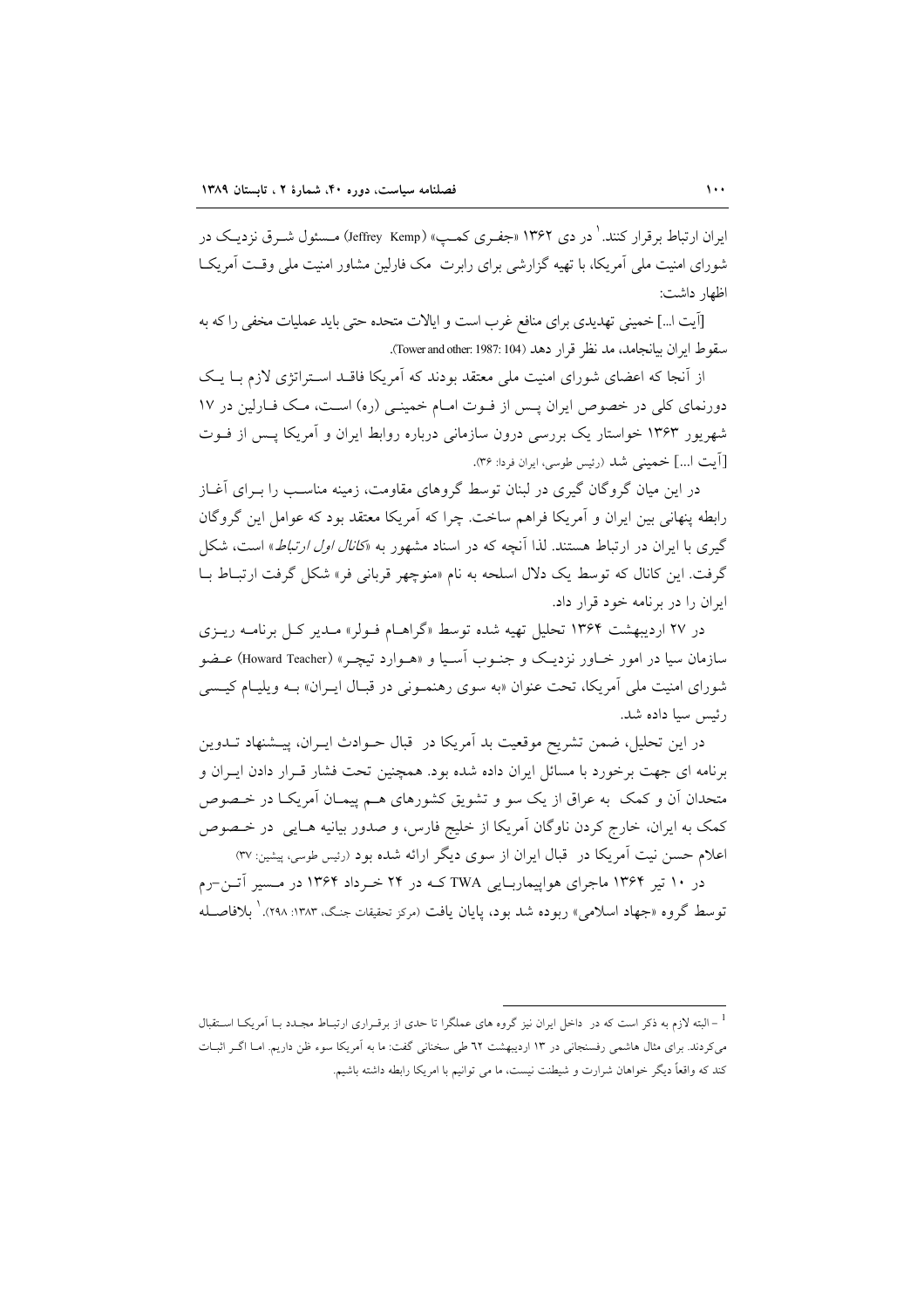يس از حل موفقيت آميز بحران ايجاد شده بر سر ربوده شدن هواپيمـاي TWA، ويليـام كيـسى رئیس سیا مطلع شد که پیشنهادی برای دریافت اسلحه از آمریکا مطرح شده است. این پیشنهاد در خصوص تشکیل یک جلسه با حضور مقامات ایرانسی و آمریک ایی جهت گفتگـو دربـاره مبادله گروگانهای آمریکایی با اسلحه بود. این ارتباط از طریق قربانی فـر و یکـی از معــاونین نخست وزير وقت ايران صورت گرفته بود. «ديويـد كيمچـه» از مـديران كـل وزارت خارجـه اسرائیل در ۱۳۶۴/۴/۱۲ با رابرت مک فارلین در کاخ سفید دیدار کرد.کیمچه مک فـارلین را از پیشنهاد قربانی فر مبنی بر علاقه ایران بر مبادله گروگان ها از دست حزب ا... لبنان با اسـلحه و قطعات مورد نیاز ایران مطلع ساخت (Tower and other, 1987: 106). به گفته منابع غربی سیا بــا قربانی فر از سال ۱۹۸۰ در ارتباط بوده است.<sup>۲</sup>

در پی دو دیدار بعدی کیمچه با مک فارلین در ۱۳۶۴/۵/۱۵، ریگـان بــا ارســال تــسلیحات مورد نیاز ایران در قبال آزادی گروگان هـا موافقـت کـرد (مرکـز تحقیقـات جنـگ، ۱۳۸۳: ۶۲۹). بواقــع مجموع این اقدامات نوعی حرکت بود که از آن می توان به مبادله گروگان ها با قطعات پــدکی مورد نیاز ایران نام برد، در پی همین اقلدامات «بنیامین ویـر» کـه از ۱۸ اردیبهـشت ۱۳۶۴ در اسارت گروگان گیرها بود آزاد شد ( مرکز تحقیقات جنگ، ج۴۳: ۲۰۰).

لازم به ذکر است که به علت عدم موفقیت کامل مک فارلین در آزاد سازی تمام گروگانها، وی از مقام خود استعفا داد و «جان یویندکستر» به جای وی کار را دنبال کرد. در ادامه سرهنگ اولیور نورث<sup>7</sup>که از اعضای تیم جدید پویندکستر بود،گزارشی در خـصوص فـروش ابتکـاری سلاح برای پویند کستر در ۱۴ آذر ۱۳۶۴ تهیه کرد. این طرح به طـور خلاصــه عبــارت بــود از واگذاری ۳۳۰۰ موشک تاو و ۵ موشک هاوک در مقابل آزادی همه گروگان های آمریک ایی و یک گروگان فرانسوی. طبق این طرح، موشکهـای مزبـور ۵ مرحلـه پـس از آزادی مرحلـهای گروگان ها طی ۲۴ ساعت به ایران تحویل می شد (Tower and other, 1987: 165).

اما عالی ترین نشست مقامات ایرانی با مقامات آمریکایی بعد از ۷ سال در ۱۶ بهمـن ۱۳۶۴ با حضور هیات ایرانی و مقامات آمریکایی شامل نورث، ریچارد سکورد و یک مقـام سـیا در

<sup>&</sup>lt;sup>1</sup> – بنابر برخی اظهارنظرها، مقامات ایرانی بطور محرمانه در آزاد سازی این هواپیما اقــدام کــرده بودنــد بــه شــرط آنکــه ایــن موضوع از سوی مقامات اَمریکایی افشا نگردد. از نظر واشنگتن این تلاش۵ا نشانگر علاقه حکومت ایران به ایجـاد رابطـه بــا جهان خارج از خود تلقى مى گرديد (طيرانى، همان، ص ٣١٥).

<sup>&</sup>lt;sup>2</sup> – منوچهر قربانی فر از اعضای شبکه اداره ۸ ساواک،دوست قدیمی منوچهر هاشمی، روابط نزدیکی با یکی از بـــستگان ایــت ا... منتظری داشته و با وجود عدم اعتماد شدید به وی در سیا وی مدتها در سیا کار می کرد (به نقـل از ابـراهیم متقـی، ۱۳۷۹، ص١٧٦).

<sup>&</sup>lt;sup>3</sup> – سرهنگ الیور نورث کارشناس ضد تروریسم در شورای امنیت ملی امریکا، طراح اصلی فراری دادن عوامـل امریکـایی در ایران در سال ۱۹۸۰بود.وی از جمله افسرانی بود که در رده ٤ یا ٥ قرار داشت و تمایل داشت موقعیت خـود را بهبـود بخـشد (به نقل از ابراهیم متقی ۱۳۷۹، ص ۱۸۰).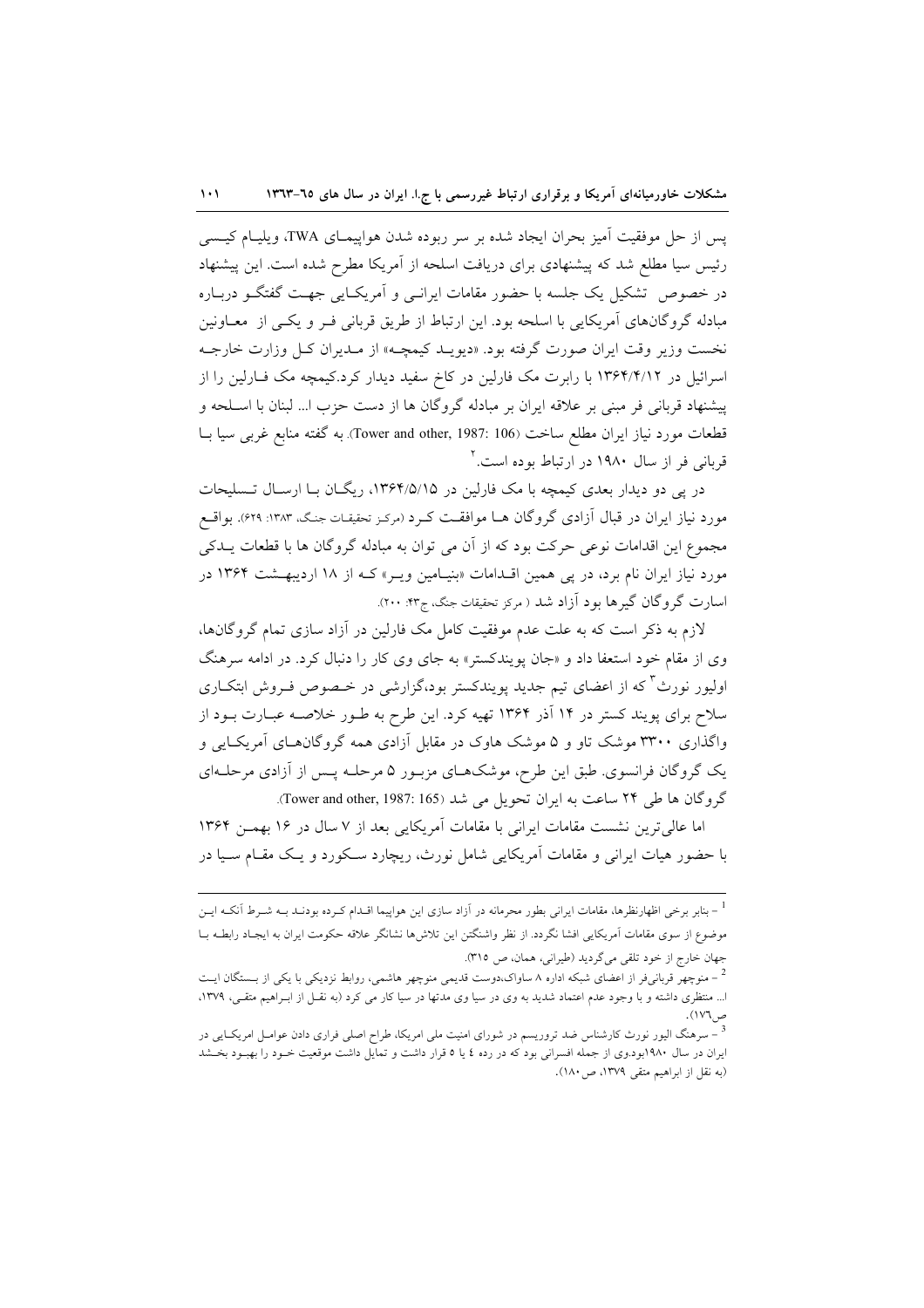فرانکنفورت آلمان برگزار شد. علاوه بر این افراد، قربانی فـر بــه عنــوان میــانجی و آمیــرام نیــر معاون نظامی شیمون یرز نخست وزیر اسرائیل نیز حضور داشتند. آمریکای هــا در ایــن جلــسه ادعا کردند که قصد فریب ایران را ندارند. الیور نورث گفت:

۱۸ موشک هاوک که از رده خارج شده بود، اشتباهی به ایران تحویل داده شده بـود و مـا آنها را باز می گردانیم و بجای آن ۱۰۰۰ موشک تاو به شما تحویل خواهیم داد». نورث فیضای جلسه را "بسیار صمیمی" توصیف کرد و حتی در پایان اعضای دو هیات همدیگر را بوسیدند. بدنبال این جلسه نخستین محمولـه از ۵۰۰ موشـک تـاو از پایگـاه هـوایی «کلـی» در آمریکـا بارگیری شده و این هواپیما در بازگشت موشک های از رده خارج شده هـاوک را بـاز گردانــد  $(Op.cit)$ 

در پی این دیدار جان پویند کستر به نـورث اطـلاع داد کـه قربـانی فـر را از اعـزام هیـات آمریکایی به تهران به ًسرپرستی مک فارلین در ۴ خرداد آگاه سازد. بــدنبال ایــن امــر نــورث، اًمیرام نیر و جرج کیو در لندن با قربانی فر دیدار کردند و در باره برنامه سفر هیــات اَمریکــایی به تهران گفتگو کردند. در خلال جلسه جرج کیو با یکی از مقامات دفتر نخستوزیـری ایـران در تهران تماس گرفت و گفتگو کرد. سپس کیو به اعضای جلسه گفت: هیـات آمریکـایی در تهران با -رئيس جمهور، نخست وزير و شايد رئيس مجلس ديدار خواهنـد كـرد (طيرانـي، ممـان:

به این ترتیب، هیات آمریکایی به سرپرستی رابرت مک فارلین در ۴ خـرداد ۱۳۶۵وارد تهـران شدند. به همراه این هیات یک محموله از قطعات یدکی موشک های هاوک نیز بـه تهـران حمــل شد. اعضای گروه هیات همراه مک فارلین عبارت بودند از الیور نورث، جرج کیــو، هــوارد تیچــر کارشناس شورای امنیت ملی و آمیرام نیرویک مسئول مخـابرات سـيا :Tower and other, 1987  $.296$ 

لازم به ذکر است که استقبال از هیات آمریکایی بسیار سـرد بـود و ایــن هیــات پــس از چنــد ساعت انتظار در فرودگاه به هتل استقلال منتقل شدند. این هیات شش تپانچـه بلـک هـاوک ۳۵۷ مگنوم در جعبه کادویی و یک محموله قطعات یدکی مورد نیاز ایران برای موشک های هــاوک را به همراه داشتند. مک فارلین به عنوان رئیس هیات مذاکره کننده که انتظار دیدار با مقامات رسـمی و سطوح بالای رژیم ایران را داشت، تنها توانست با معاونین نخست وزیر و مشاور نخست وزیـر ایران ملاقات کند. این مذاکرات که در هتل استقلال در ۴ خرداد ساعت ۵/۱۵ و ۵ خرداد سـاعت ٣/٣٠ دقيقه بعد از ظهر و ٩/٣٠ شب برگزار شد، نتيجهٔ چنداني بدنبال نداشت (دروديان ١٣٧۶: ١٤٢).

اما نارضایتی بر آمده از فروش گران قیمت موشک هاوک بـه ایـران کـه پـس از دسترسـی ایرانیان به میکرو فیش های مربوط به قیمت خریـد کارخانــه بدسـت آمـد و همچنـین ادامــه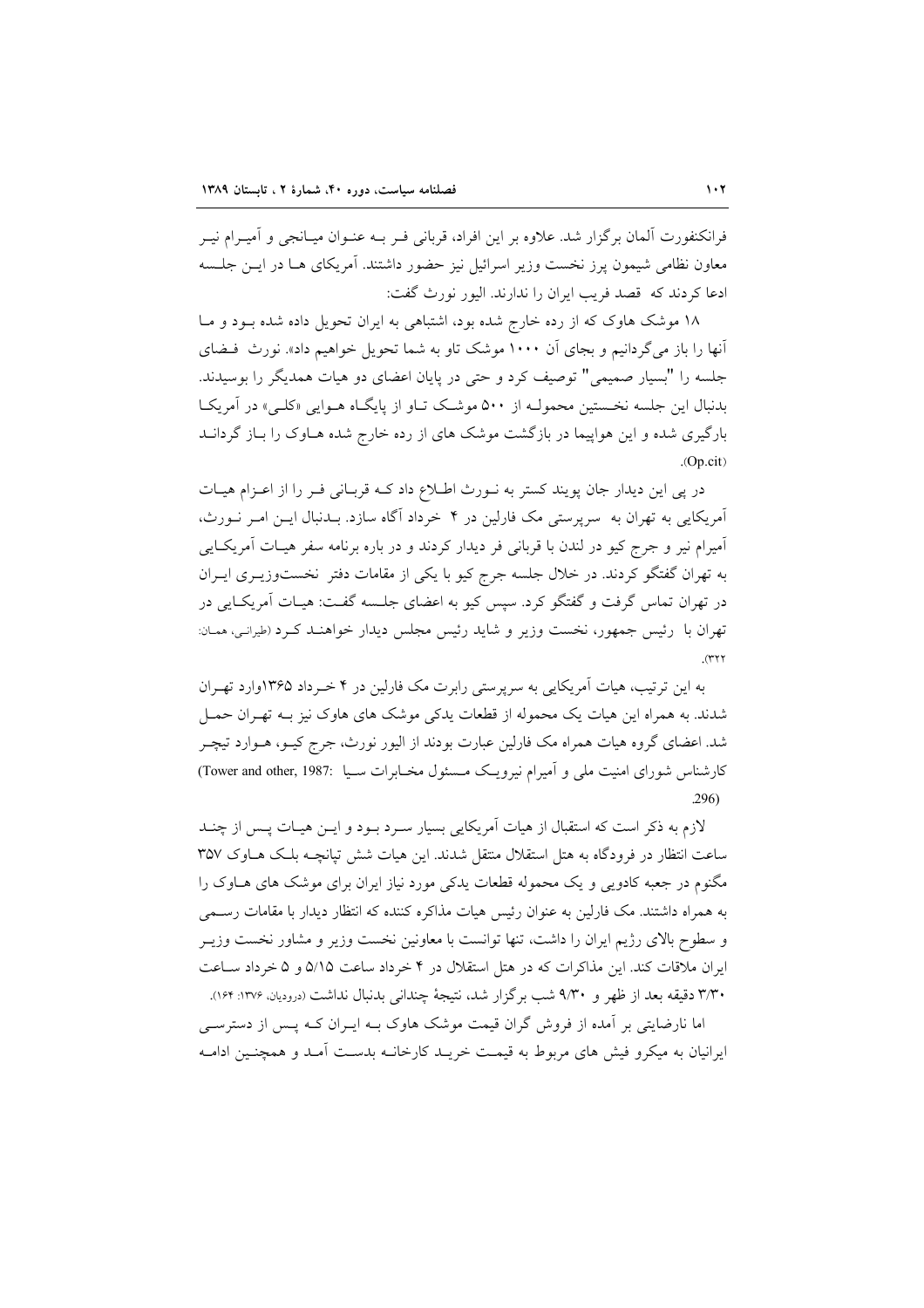گروگان گیری در لبنان توسط کانال اول ارتباطی، زمینـه را بـرای دیــدارهای مــستقیم ایــران و آمریکا که در اسناد به نام «*خویشاوند*» در یاد می شود، مهیا ساخت. همچنین نگرانی ازحـضور قربانی فر از دیگر مواردی بود که به ارتباط مستقیم کمک می کـرد (مرکـز تحقیقـات جنـگ: ۱۰۸). بــه گفته منابع آمریکایی دیدار اعضای کانال دوم (خویشاوند) از کاخ سفید شـامل مـذاکره دربـاره خريدهاي تسليحاتي، سرنوشت زندانيان حزب الدعوه كويت، أزادي گروگان ها و أينده صـدام بود (پیشین: ۶۳۳).

در ۱۳۶۵/۷/۱۱ الیور نورث، جان پویندکستر را از تقاضای کانال دوم مبنـی بـر ملاقـات بـا هیات آمریکایی در ۱۳۶۵/۷/۱۵ مطلع ساخت. وی از پیشنهاد «خویشاوند» که امضای یک انجیل توسط رئیس جمهور بود، سخن گفت که در ازای آن یک قرآن از طرف گروه ایرانی بـه هيات آمريكايي داده مي شد. به گفته نورث، «خويشاوند» اين عمل را در تقويت روابط بـسيار موثر می دانست (مرکز تحقیقات جنگ: ۲۳۵). بنابراین، دو هیات ایرانسی و آمریک)یی در فرانکفورت ألمان با هم ملاقات کردند. نورث نقطه نظرات خود را که شامل ۷ نکته بود مطرح ســاخت. در یایان جلسه دو طرف به یک توافق ۹ ماده ای دست یافتند (پیشین: ۵۷۱).

اما اين اقدامات با افشاى نشستهاى محرمانه توسط هفته نامه الشراع لبنان وارد فصلى جديد شـد. این هفته نامه منبع خود را «مهدی هاشمی» از نزدیکان آیت ا… منتظری اعلام کرد (طیرانـی، ممـان: ۳۲۷). لذا در دیدار کانال دوم ارتباطی با هیات آمریکایی در مـاینس آلمـان، هیـات ایرانـی اعـلام کـرد کـه کمیسیونی در ایران متشکل از گروه های مختلف ایجاد شده تا آینده ارتباط با آمریکا را بررسـی کنــد (مرکز تحقیقات جنگ: ۵۸۴). بدنبال افشای این ماجرا هاشمی رفسنجانی در ۱۴ آبان اعلام کرد:

«۵ نفر با پاسپورت ایرلندی وارد ایران شدند و ادعا کردند از مقامات آمریکا برای مقامات نظام حاوی پیام های مهمی هستند. ما بدون اّنکه دیداری با اّنها داشــته باشــیم اّنهــا را اخــراج كر ديم» (روزنامه اطلاعات: ۶۵/۸/۱۴).

این ماجرا با سخنان پویندکستر مـشاور امنیـت ملـی آمریکـا مبنـی بـر دیـدار فرسـتادگان آمریکایی با مقامات ایرانی و سپس سخنان ریگان مبنی بر داشتن رابطه ۱۱ ماهه با ایران علنـی شد (مرکز تحقیقات جنگ: ۶۶۳). وی طی حکمی جان تاور ســناتور ســابق، برنــت اســکو کرافــت و ادموند ماسکی را موظف به پی گیری و افشای زوایای این رابطه پنهانی کرد (طیرانی، ممـان: ٣٣٣). بنابراین، این هیات تمامی اتفاقات رخ داده را در یک گزارش تحت عنـوان گـزارش کمیـسیون تاور منتشر کرد.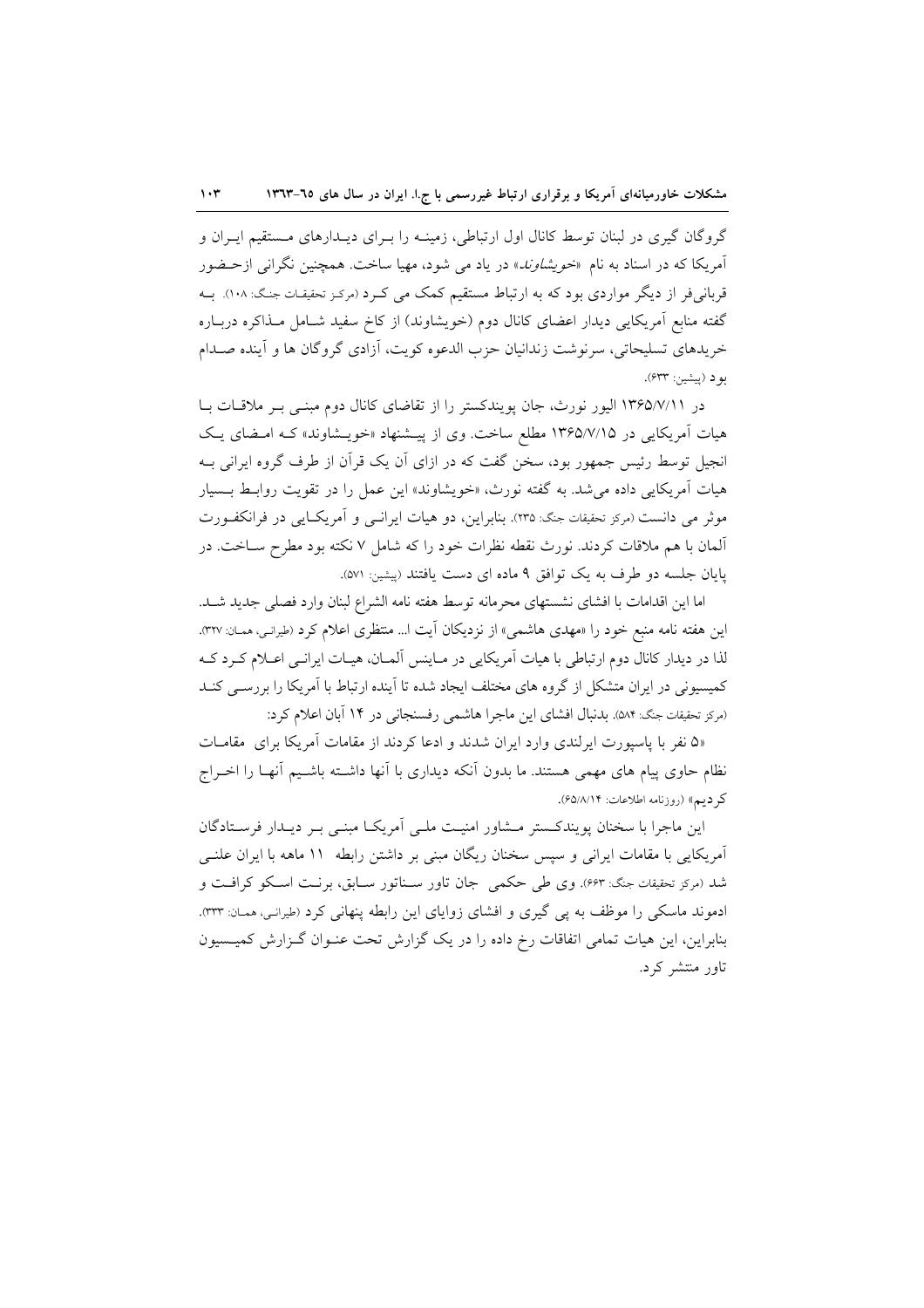### مشكلات آمريكا إدر منطقه خاورميانه

آنچه در این نوشتار از آن به عنوان مشکلات خاور میانه ای آمریکا در سال های میانی دهه ٨٠ ياد مي شود، شامل مجموعه اتفاقاتي است كه ايالات متحـده آن را ناشــي از انقــلاب ايــران دانسته و به همین دلیل تلاش می کند تا با نزدیک شدن به ایران، نقشی متعادل را به ایـران بـاز گرداند. بنابراین ابتدا به نقش و اهمیت خاورمیانه در سیاست خــارجی ایــالات متحــده اشــاره می شود و سپس به مشکلات ایجاد شده بر سر این منافع نگاهی می اندازیم. پــس از آن تــلاش آمریکا برای حل این مشکلات از طریق برقراری اتباط با ایران بررسی می شود.

جایگاه و اهمیت منطقه خاورمیانه در سیاست خارجی ایالات متحده آمریکا دلایل اهمیت خاورمیانــه در ســال هــای مــورد نظـر در دو مولفــه سیاســی-اســتراتژیک و اقتصادی، قابل بررسی است.

اھمىت سىياسى- استراتژىك به لحاظ سیاسی و استراتژیک مولفههایی برای آمریکا واجد اهمیت بوده اند که عبارتند از: ۱– مقابله با تهدیدات شوروی

یکی از اصلی ترین دلایل توجه ایالات متحده به این منطقـه، مقابلــه بــا نفــوذ و تهدیــدات شوروی بود. ایجاد دولت های دست نشانده، کودتا یا تلاش برای نفوذ در دولت های منطقه از مواردی است که در جهت مقابله با نفوذ و تهدیدات شوروی در دوران جنگ سرد انجـام شـد. این امر با اعلام خروج نیروهای انگلیسی در سال ۱۳۴۷ تشدید شد و رقابت ایـن دو قــدرت گسترده تر گردید. برای مثال، جوزف سیسکو (Sisco) معاون وزیر خارجه آمریکا طی نطقی در برابر کمیته امور خارجی ضمن بیان علایق و اهمیت منطقه خاورمیانه برای آمریکا اظهـار مـی دار د:

"آمريكا در اين منطقه منافع بسيار دارد. ايـن علايـق شـامل:١- حـل مـسايل موجـود بـين کشورهای منطقه از طریق مسالمت آمیز و تلاش جهت پـافتن راهـی همـوارتر و بهتـر بـرای ارتباط با این کشورها بـا یکـدیگر،۲- توسـعه روابـط مـالی و تجـاری آمریکـا بـا کـشورهای منطقه،٣- حمایت از امنیت جمعی منطقه ای و کوشش برای تـامین ثبـات منطقـه و تـشویق و ترويج پيشرفتها بدون دخالت خارجيان،۴- دسترسي مداوم به ذخاير نفتي با قيمتهاي مناسب به منظـور رفـع احتیاجــات روز افــزون آمریکــا و کــشورهای دوســت و متحــد آن در ارویــا" (نحله،١٣٥٩: ٨٧).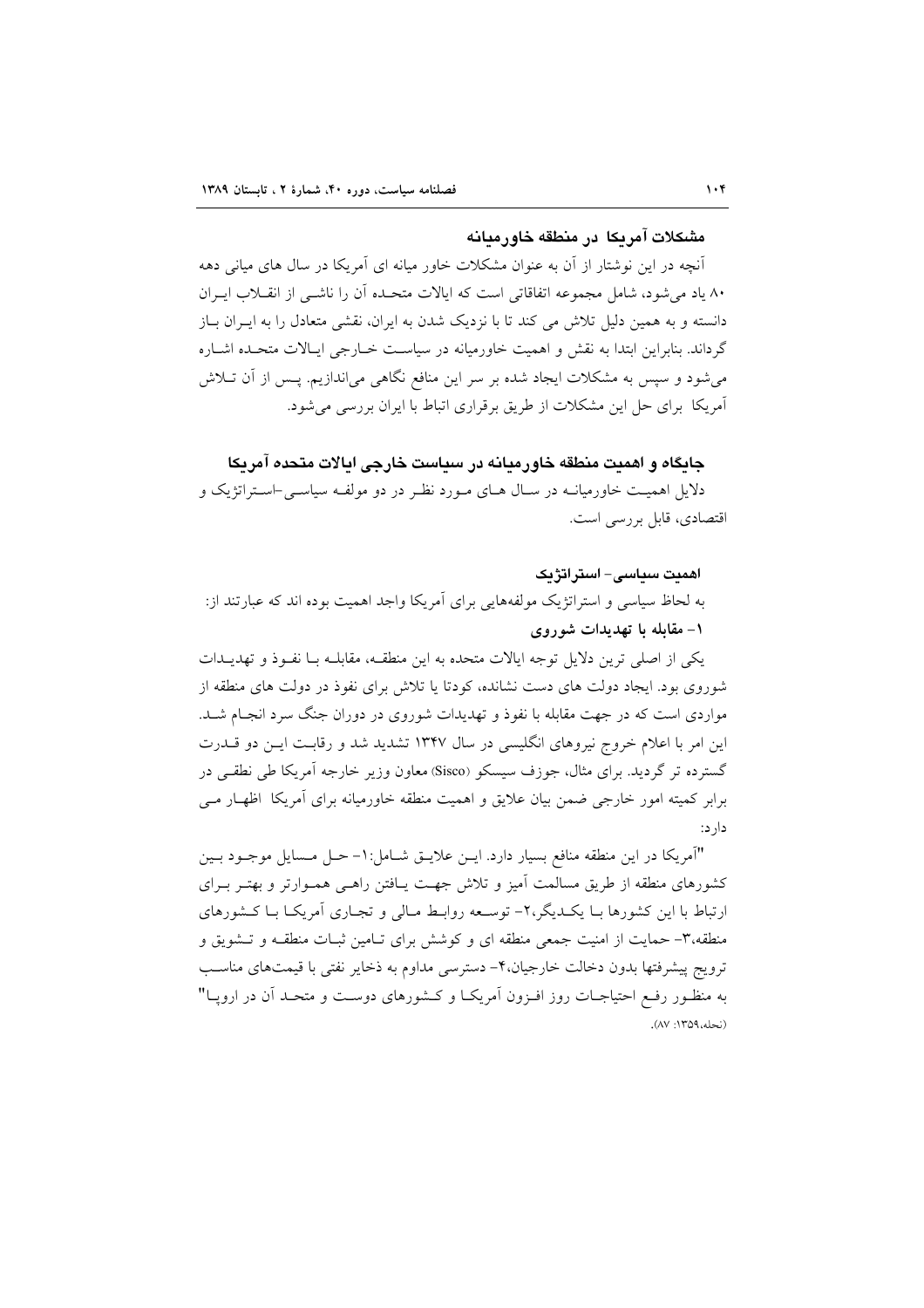این منافع و علایق تا فروپاشی اتحـاد جمـاهیر شـوروی همچنـان ادامـه داشـت و پـس از فرویاشی اتحاد شوروی تنها بخشی کوچک از این اهداف تغییر کرد.

## ٢- تامين امنيت اسرائيل

تامین امنیت اسرائیل از اهداف اصلی آمریکا در ایــن منطقــه بــه شــمار رفتــه و آمریکــا بــه اسرائیل به عنوان یک سرمایه استراتژیک و سوق الجیشی می نگرد. اگرچه پـس از سـال هـای ابتدایی جنگ جهـانی دوم آمریکـا سـعی در حفـظ مناسـبات خـود بـا جهـان عـرب داشـت (احمدی، ۱۳۷۰) اما پس از اواخر دهه ۱۹۵۰ خود را به شدت درگیر حفظ امنیت اسـرائیل کـرد. از اواخر دهه ۱۹۵۰ دولت آمریکا به این نظریه استراتژیک گـرایش پیـدا کـرد کــه یـک اسـرائیل نیرومند «سرمایه استراتژیک» و ارزشمند برای آمریکا به حساب می آید. در اسناد شورای امنیت ملے ِ اَمر بکا اَمدہ:

"از نتايج منطقى مخالفت با ناسيوناليسم عربى حمايت از اسـرائيل اسـت كـه تنهـا قــدرت طرفدار غرب است كه هنوز در خاورميانه پابرجاست" (چامسكي،١٣۶٩،ص٢١).

#### اهمىت اقتصادى

اهمیت اقتصادی این منطقه در ملاحظات مربوط به جریان *نفت* مورد توجه قرار می گیـرد. موقعیت ویژه این منطقه که سرشار از منابع نفتی است، قدرتهای بزرگ خاصه آمریکا را بـر آن داشته تا درصدد تامین امنیت ایــن منطقــه برآینــد. برخــی معتقدنــد تــلاش آمریکــا بــرای حــل بحرانهای خاورمیانه مانند جنگ ایران و عراق، پیشنهاد راه حلهای مختلف بـرای حـل بحـران اعراب و اسرائیل و همچنین دخالت مستقیم در بحران بوجود آمـده ناشـی از حملــه عـراق بــه کویت را می توان در همین چارچوب تحلیل کرد (US Military Delucci and Murphy .1996. Persian Gulf Oil for Motor Vehicles) Expenditures to Protect the Use of

## وقوع انقلاب اسلامي ابران و تاثيرات آن بر منطقه

شاید بتوان یکی از مهم ترین پیامد انقلاب ایران را احیای اسلام سیاسی و فرارفتن از اسلام سنتي (عدم دخالت روحانيت در امور سياسي و حكومتي) دانست. اگر اسـلام سـنتي قائـل بـه عدم دخالت در امور حکومتی و در یک جمله عدم تشکیل حکومت در دوران غیبت امام عصر (عج) بود، در این برداشت از اسلام نه تنها باید به تشکیل حکومت اسلامی اقدام ورزیـد بلکـه باید سعی کرد تا دیگر حکومت های اسلامی منطقه نیز به این امر تشویق شـوند. پیامـد چنـین رویکردی در سیاست خارجی در پروژه *«صدور انقلاب*» تبلور یافت.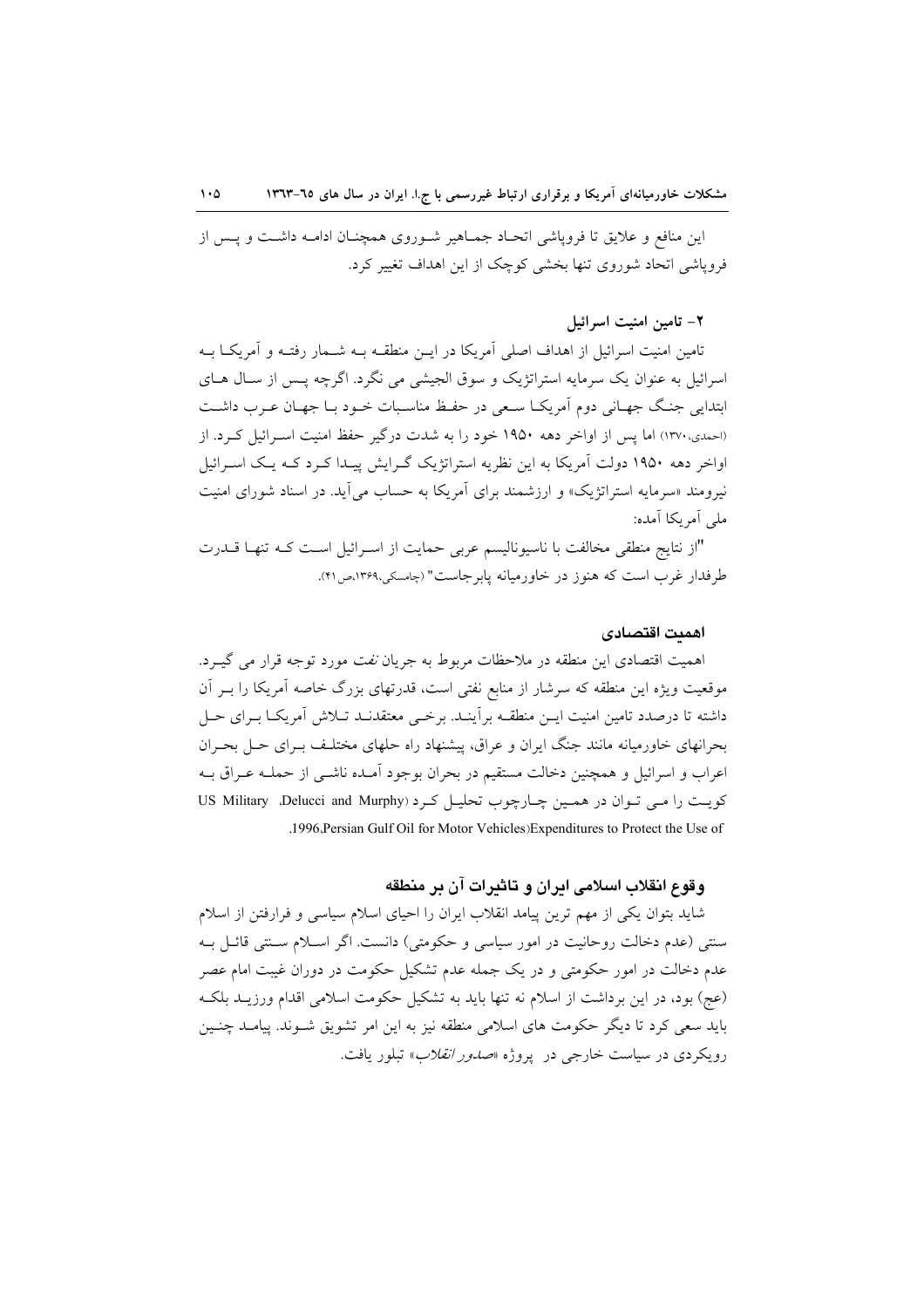به اعتقاد ایالات متحده، متعاقب انقلاب ایـران، گـسترش اسـلام گرایـبی و رویکــرد اسـلام انقلابی در منطقه، منافع آمریکا را در معرض خطر قرار داد. در اینجـا تــلاش مــی شــود تــا بــه مجموعه حوادث رخ داده، به عنوان مجموعهای از مشکلاتی که منافع آمریکا در خاورمیانــه را در آن مقطه زمانی تهدید میکرد، پرداخته و سپس به سنجش فرضیه یعنی برقراری ارتباط غیـر رسمی آمریکا با ایران برای حل مشکلات خاور میانه ای بپردازیم.

# گروگانگیری و هواپیمایی ربایی اتباع غربی

از جملـه مـواردي كـه در راس اقـدامات عملـي گـروه هـاي اسـلام گـرا قـرار گرفـت، گروگانگیری اتباع غربی در خاورمیانه بود. در این میان می توان به ربوده شدن اتباع آمریک ایی، ربوده شدن هواپیمای TWA و ربودن هواپیمای پانآمریکن۷۳۷ اشاره کرد. آمریکایی هـا ضـمن آنکه این اقدامات را متاثر از ایران می دانستند تـلاش داشـتند تـا ایــن اقــدامات را بــه حــداقل بر سانند.

# گسترش موج مبارزه با اسرائیل

پس از شکل گیری انقلاب اسلامی ایران، مبارزه با اسرائیل و همچنین تقویت گـروه هـای مبارز علیه اسرائیل در راس برنامه های نظام جمهوری اسلامی ایـران قـرار گرفـت. تـشکیل جمعیت حمایت از مردم فلسطین، دعوت از سران جنبشهای اسلامی در تهران، شکل گیـری حزب ا... لبنان(که در خط مقدم مبارزه با اسرائیل بود) و کمک به گروه های جهـادی و نظـامی از جمله مواردی بود که توسط جمهوری اسلامی ایران دنبال شد. برای مثال «جهـاد اسـلامی » علی رغم فشارهای اسرائیل فعالیت خود را گسترش داد (واعظی، ۱۳۷۹: ۶۴). سـازماندهی بـسیج عمومی برای آزادی قدس و حمایت ایران از تمامی عملیاتهـای ضـد اسـرائیلی در سـرزمین های اشغالی نشان دهنده نقش عظیم ایران بود (کدیور، ۱۳۷۲: ۲۲۰). از طرفی بیان جملاتی از قبیـل «اسرائیل باید از صحنه جهان محو شود»، «قلس از آن ماست» حاکی از نگرش رهبری و دولت ایران در جهت نهادینه سازی مبارزه علیه اسرائیل بود. در این میان همچنـین بایــد از حــزب ا... لبنان به عنوان تنها گروهی که با تدارک و حمایت مستقیم تهران ایجاد شده و سهمی عمـده در مبارزه عليه اسرائيل ايفا كرد، نام برد (اسداللهي، ١٣٧٩: ۴۵).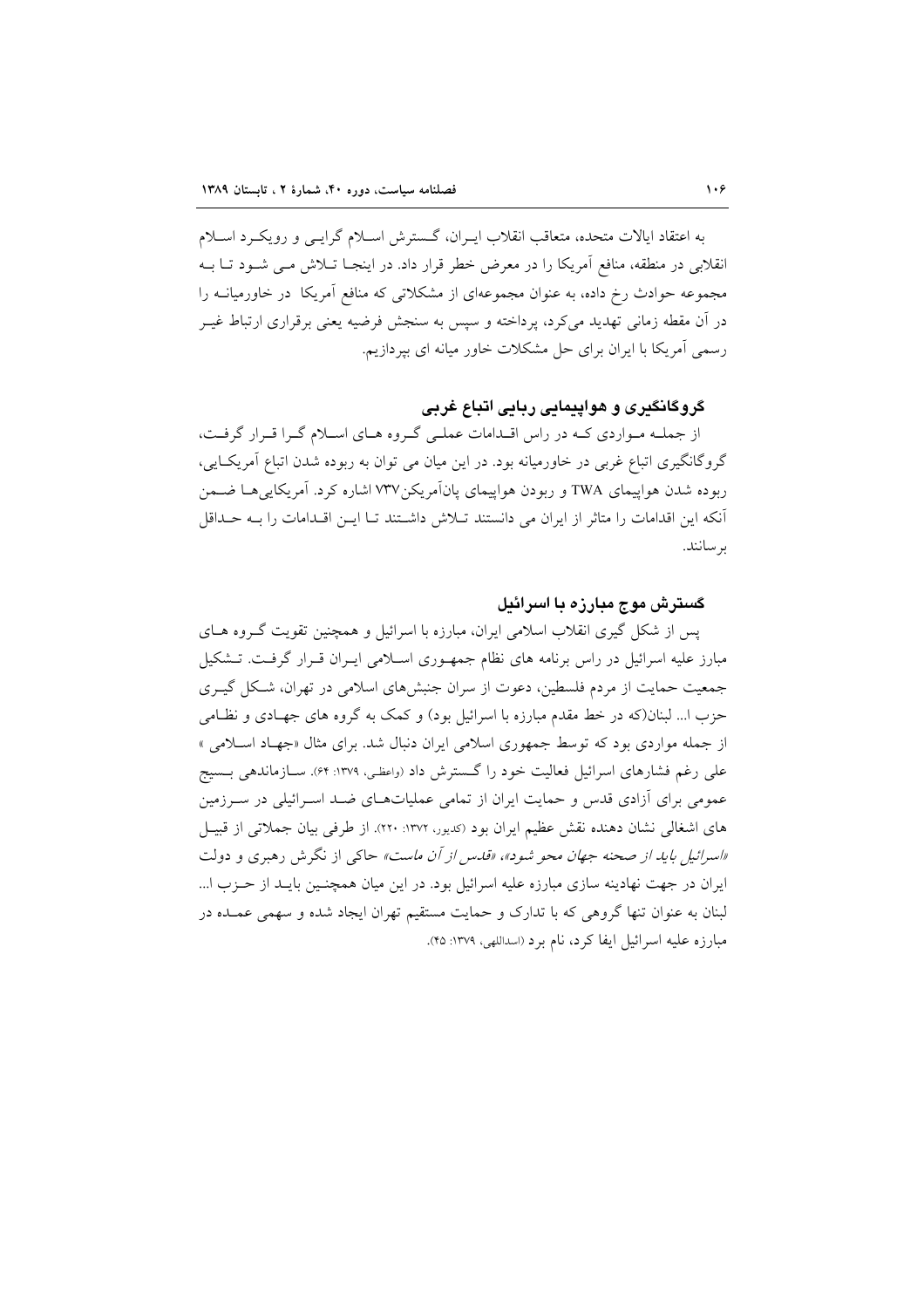### حمله به پایگاههای نظامی غربی خاصه امریکا

از جمله اقدامات صورت گرفته توسط گروه هایی که به زعـم أمریکاییهـا از طـرف ایــران حمایت می شدند و یا اینکه متاثر از انقلاب ایران بودند، اقدام نظامی علیــه نظامیــان مــستقر در کشورهای اسلامی منطقه بود.

در ۱۳۶۱/۸/۲۰ نوامبر ۱۹۸۲ نخستین عملیات شهادت طلبانه حزب ا… علیه مقر فرماندهی ارتش اسرائیل در شهر صور توسط شهید احمد قصیر انجام شد و منجر به کشته شدن ۷۶ افسر و سرباز اسرائيلي شد (ييشين: ٢٣٠). حدود ۴ ماه بعــد در ١٨ آوريــل ١٩٨٣ ١٣۶٢/١/٢٩ سـفارت امریکا در بیروت غربی طی یک عملیات نظامی مورد حمله قرار گرفت و منجر به کشته شــدن «رابرت امیس» رئیس سابق نمایندگی سیا در لبنان، ۸ نفر از ماموران مخفـی و ســر فرمانــدهی جاسوس سيا در لبنان شد (همانجا). در همان سال و در تاريخ ١٣۶٢/٨/١ طي دو حمله شـهادت طلبانه علیه مقر تفنگداران و چتربازان فرانسوی در بیروت ۲۴۱ تفنگـدار امریکــایی و ۵۸ چتــر باز فرانسوی مجروح و یا کشته شدند (پیشین: ۲۳۲). این اقدامات امریکایی ها را بر ان داشت تــا نقطه اتکای این گروه ها را (که به زعم آنها ایران بود) را در متن رویارویی (اعم از نظامی و یـا دیپلماتیک) قرار دهد.

### عدم اطمينان از امنيت صدور انرژى به غرب

اهمیت نفت برای دولت های صنعتی خصوصاً آمریکا، امری آشـکار بــود و در ایــن مقطــع زمانی به خطر افتادن صدور نفت به غرب یکی از مشکلات عمده غرب تلقی می شد. در ایــن میان می توان به جنگ نفت کش ها و عملیات تلافی جویانه ایران، مطرح شدن بحـث تحـریم نفتی آمریکا و اسرائیل توسط امام خمینی (ره) و همچنین تهدید به بــستن تنگــه هرمـز توسـط مقامات ایران اشاره کرد که امریکا را به پیدا کردن راه حلی برای برون رفتن از این بحران وادار می کر د.

### **گسترش رادیکالیسم اسلامی واحیای اسلام سیاسی در منطقه خاورم<b>ی**انه

عدم سازش با دو بلوک غـرب و شـرق و اجـراي احکـام اسـلامي چـه در بعـد داخلـي و اجتماعی و چه اقدامات فرامرزی از جمله مواردی است که مـی تــوان در چهــارچوب احیــای اسلام سیاسی به ان اشاره کرد (1987،Hiro). برژینسکی از افراد تاثیرگـذار در سیاسـت خــارجی آمریکا پدیده اسلام سیاسی و رادیکالیسم اسلامی ناشی از انقلاب ایران را این گونه بیان کرد: "موج بنيادگرايي اسلامي بيش از حد مغلوب كننـده بــود. تجديــد حيــات اســلام بنيــادگرا درسراسر منطقه با سقوط شاه و تشنجات ناشی از ایران امام خمینی یک مخاطره مستمر بـرای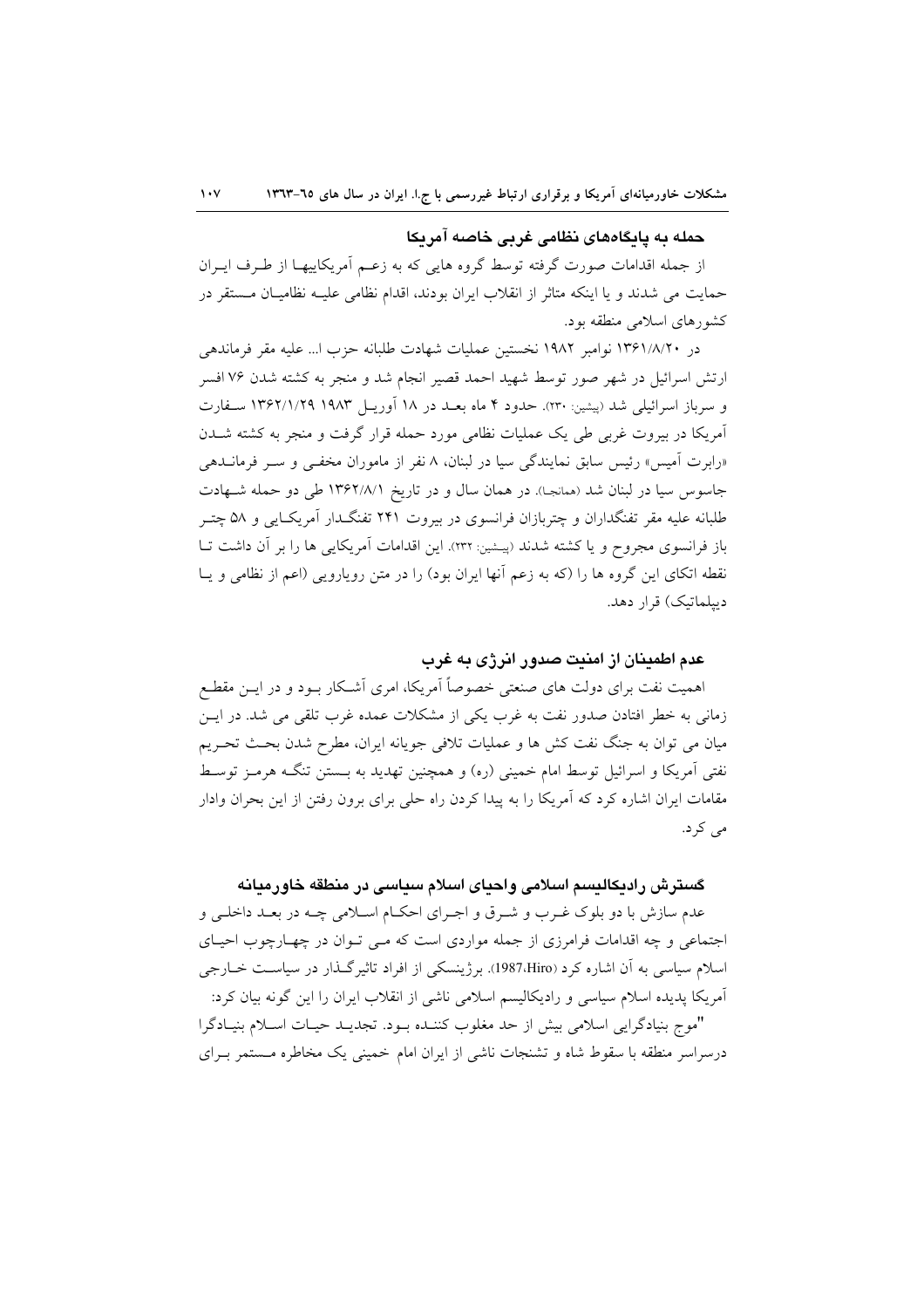منافع ما در منطقه ای که حیات جهان غـرب کـاملاً بــه اَن وابــسته اســت ایجــاد کــرده اســت. بنیادگرایی اسلامی پدیده ای بود که بطور عمده در گزارشها و بررسی های اطلاعاتی مــا بــه آن بی توجهی شده بود. اما اینک باید گفت امروزه آشکارا نظم و ثبات موجود را تهدید مـیکنـد" (داوودي، بي تا: ۶۹).

وی همچنین با مطرح کردن «هلال بحران»خطر سقوط دولت های طرفدار غرب را گوشزد کر د:

"هلالی از بحران سراسر کشورهای سواحل اقیانوس هند را در بر گرفته است. بحرانـی کـه از خاور میانه و خلیج فارس آغاز می شود و خلیج فارس و سواحل اقیانوس هند را می پیماید. ایــن کشورها با ساختار شکننده سیاسی و اجتماعی در منطقه ای که دارای اهمیت جهانی برای ایـالات متحده هستند در معرض فروياشي و هرج و مرج ناشي از اين تحولات هستند. اين وضع غـرب را می تواند با یک بحران عظیم مواجه کند" (برژینسکی،۱۳۶۲: ۲۹۱-۲).

موج اسلام گرایبی حاصل از انقلاب ایران کم کم تمامی منطقه را فرا گرفته بود و دامنـه ای از شورش و اخلال در امور حکومتی تا تأسیس احـزاب مخـالف در کـشورهای منطقــه را بــه همراه آورد که می توان به کشورهای عراق، (دکمجیان، ۱۳۶۶: ۱۹۶) کویت (پیشین: ۲۳۲) و عربستان (رئيس طوسي، پيشين :٢٩) به طور خاص اشاره كرد.

# حنگ اران و عراق

جنگ ایران و عراق با تجاوز همه جانبه واحدهای نظامی عراق به ایران در شـهریور ۱۳۵۹ آغاز گردید (درویشی،۱۳۸۴: ۱۴۷). با رها شــدن دولـت از بحرانهـای داخلـی و آزاد ســازی منــاطق اشغال شده، جنگ در خاک عراق با اهــداف تنبيــه متجــاوز، قبولانــدن متجــاوز بــودن عــراق و یرداخت غرامت دنبال گردید (اردستانی، ۱۳۸۴: ۲۶). عملیات رمضان (درودیـان،۱۳۸۴: ۲۹)، خیبــر (همـان: ٨٧) و بدر \* (همان) سر آغاز ورود ايران به خاک عراق بود، هر چنـد کـه در ايــن مرحلــه شــاهد عملیات پراکنده از سوی طرفین می باشیم.\* اما مهم تـرین عملیـات ایـران در بهمــن ۱۳۶۴ در شبه جزيره فاو با نام والفجر ٨ با هدف قطع ارتباط عراق با كويت، گرفتن بندر استراتژيک فـاو در چارچوب استراتژی «پیروزی بزرگ» صورت گرفت.(نـداف، ۱۳۷۹) این استراتژی که بر تــلاش ایران برای یک پیروزی بزرگ در خاک عراق و استفاده از این پیروزی به عنوان یک اهرم فشار برای مجاب نمودن عراق به پرداخت غرامت و پذیرش متجاوز بودن استوار بود، زمینه را بــرای

<sup>\*</sup> عملیات بدر با هدف دست اندازی و تسلط بر جاده بصره-العماره و نیز راهیابی به هـور هـای غـرب دجلـه کـه اسـتانهای ناصريه، بصره و العماره را احاطه كرده بود و همچنين تسلط بر شرق دجله توام با انهدام نيروهـاي انـساني دشـمن در تـاريخ ۱۳٦٣/۱۲/۱۹ آغاز شد.

<sup>\*</sup> در این فاصله زمانی عملیات هایی چون قدس ۱ تا ٥ و عاشورای ٤ برگذار گردید.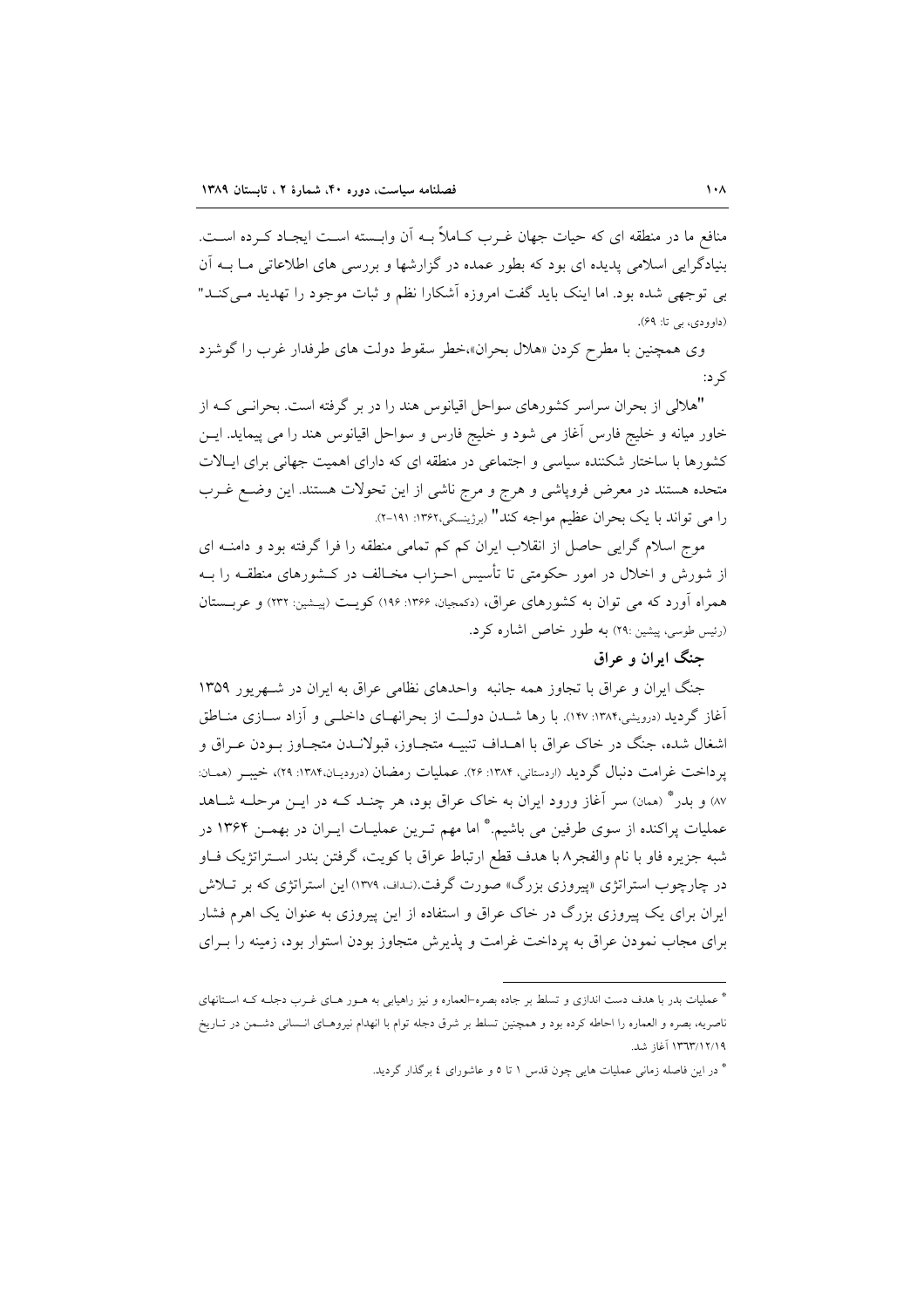دخالت بیش از پیش آمریکا و شوروی در جنگ مهیا ساخت (درودیان،۱۳۸۴: ۳۳-۳۱) که مبی تبوان به ارسال تسليحات مدرن ، طراحي اَموزه«دفاع متحرك» (همان: ٢٠) براي ارتش عراق و حمايت از عراق در مجامع بین المللی اشاره کرد.

در این میان از یک طرف بی ثباتی و به خطر افتـادن منـافع غـرب ماننـد عـدم اطمینـان از صدور انرژی خلیج فارس (برآمده از جنگ نفت کش ها در این شاهراه بـین المللـی) نگرانـی عمده برای آمریکاییها ایجاد کرده و از طرف دیگر خطر توسعه دامنـه جنگ بـه کـشورهای منطقه نیز می رفت. از این رو، آمریکا تلاش خود را بر متوقف کردن جنگ و یا حداقل بدست گرفتن اداره آن معطوف ساخت. یکی از دلایل عمده آمریکا در برقراری ارتباط با ایـران کــه در چارچوب حل مشکلات خاورمیانهای این کشور می گنجید پایان مسالمت آمیز این جنگ بود.

# تلاش آمریکا ایرای برقراری ارتباط یا ایران برای پایان دادن به این مشکلات

با توجه به موارد فوق، آمریکاییها به این نتیجه رسیده بودند که می تـوان بـا نزدیکـی بـه ایران این مشکلات را حل کنند. از این رو، این امر در برنامه شورای امنیت آمریکا قـرار گرفـت و ذیل عنوان "رهنمود تصمیم امنیت ملی" در سال ۱۹۸۳ در شورای امنیت ملی آمریکا طـرح گردید. از مفاد این رهنمود میتوان به مواردی که شامل ٢ دسته اهـداف کوتاه مـدت و بلنـد مدت بو د اشاره کرد.اهداف کو تاه مدت عبارت بودند از:

۱- جلوگیری از تجزیه ایران و حفظ آن به عنوان **یک** *سیر مستقل بسین اتحــاد جمــاهیر* شوروي و خليج فارس،

۲- ح*فظ و دسترسی به نفت خلیج فارس* و عبور آن از تنگه هرمز،

۳- پایان دادن به حمایت ایرانی ها *از تروریسم و* پایان دادن به سیاست ایران در عدم ثبات كشورهاي همسايه، (رئيس طوسي، پيشين: ٣٨).

اهداف بلند مدت عبارت بودند از:

۱– بازگرداندن نقش سازنده و معتدلانه به ایران در *جامعــه سیاســی غیــر کمونیـــستی* در منطقه خليج فارس و اقتصاد نفتي جهان؛

۲- ادامه *مقاومت ایران در برابر توسعه طلبی کمونیستی (بخصوص در مورد افغانستان)؛* 

۳- *پایان دادن سریع به جنگ ایران و عراق بـدو*ن میـانجی گـری شـوروی یـا تغییـر در موازنه قدرت در منطقه؛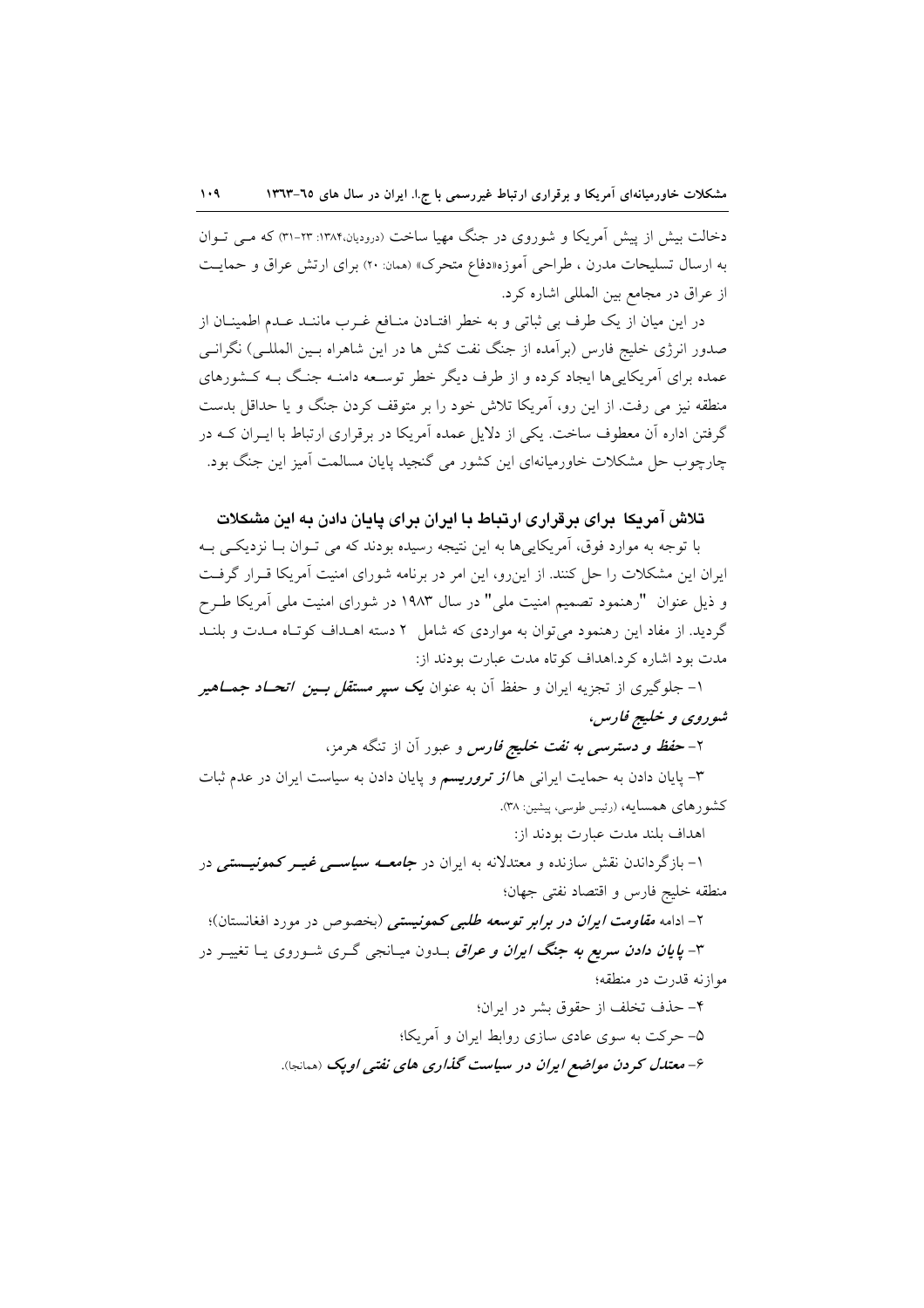همان طور که ملاحظه می شود اهداف کو تاه مدت و بلند مدت دقیقاً برای حــل مــشکلات خاورمیانه ای ایالات متحده طراحی شده بود که کلیدی بودن نقش ایران در آن مـشهود اسـت. به علاوه، در چارچوب این اهداف، اقداماتی مورد توجه قرار گرفت که عبارت بود از:

۱– تشویق متحدین غربی و دولت ها برای کمک و پاسخ دادن به نیازهـای مهـم ایـران بـه منظور کاهش دادن به جذابیت کمک های پیشنهادی شوروی؛

۲– همکاری با سرویس های اطلاعاتی دولت های دوست بـرای افـزایش تـوان مقابلــه بــا فعالیتهای اطلاعاتی محرمانه شوروی در ایران؛

۳– افزایش تماس ها با متحدین و دوستان درباره شرایط ایران و آماده بودن بـرای برقـراری ارتباط از طريق أنها؛

۴- برقرار کردن رابطه و فراهم کردن حمایت از رهبران ایران که از کوشش هایی کـه بـرای بهبودي رابطه ايران و آمريكا مي شود حمايت مي كنند؛

۵- پاسخ دادن به ایرانی هایی که از «تروریسم» حمایت می کنند بـا اقلدامات نظامی علیـه روبناهای تروریستی (پیشین،ص۳۹).

طراحان این برنامه بر آن بودند که روابط با گروههای میانه رو در ایران منجر به این خواهد شد که ایالات متحده بتواند منافع بلند مدت خود را در منطقه خاورمیانه پی گیری کند.

**ی***ایان دادن به بحران گروگان گیری بر***ای آمریکاییها اولویت اول تلقی مــی شــد. آنهــا بــه ایــن** نتیجه رسیده بودند که نفوذ مسئولان ایرانی بر گروه های اسلامی که اقدام به گروگانگیری می کردنـد. می توانست راه گشای این معضل گردد. صدور تسلیحات مورد نیاز ایران در مقابل آزادی گروگانهـا شاهدی بر این مدعاست. در این میـان ریگـان بــه عنــوان رئــیس جمهــور تلاشــی ویــژه در جهــت أزادسازي گروگان هـا انجـام داد. در همـين ارتبـاط رئـيس سـازمان اطلاعـات مركـزى آمريكـا در خاورميانه مي گويد:

"هراس از این وجود داشت که آمریکا نتواند مشکلات قبلی خـود را بـا ایـران حـل کنـد. زیـرا ریگان نیز مانند کارتر میراث مشکلات آمریکا با ایران را به دوش ٍ می کشید. هر دوی آنهـا در مــورد گروگان های آمریکایی و چگونگی کنترل ایران دچار بحـران و مـشکلات درون سـاختاری گردیــده بو دند" (Tower and other, 1987: 261).

به همین دلیل بحث تسلیحات در برابر گروگان ها مطرح شـد کـه بازگـشت گروگـان هـا بدنبال ارسال دو محموله اسلحه به بندرعباس و تبریز این رفتار را تداوم بخـشید (طیرانـی، پیـشین: ٣١۶). بنا بر اظهارات دونالد ريگان، رئيس كاركنان كاخ سفيد، رئيس جمهور آمريكا مايل بود كه ابتکار تحویل اسلحه در برابر گروگان ها ادامه یابد: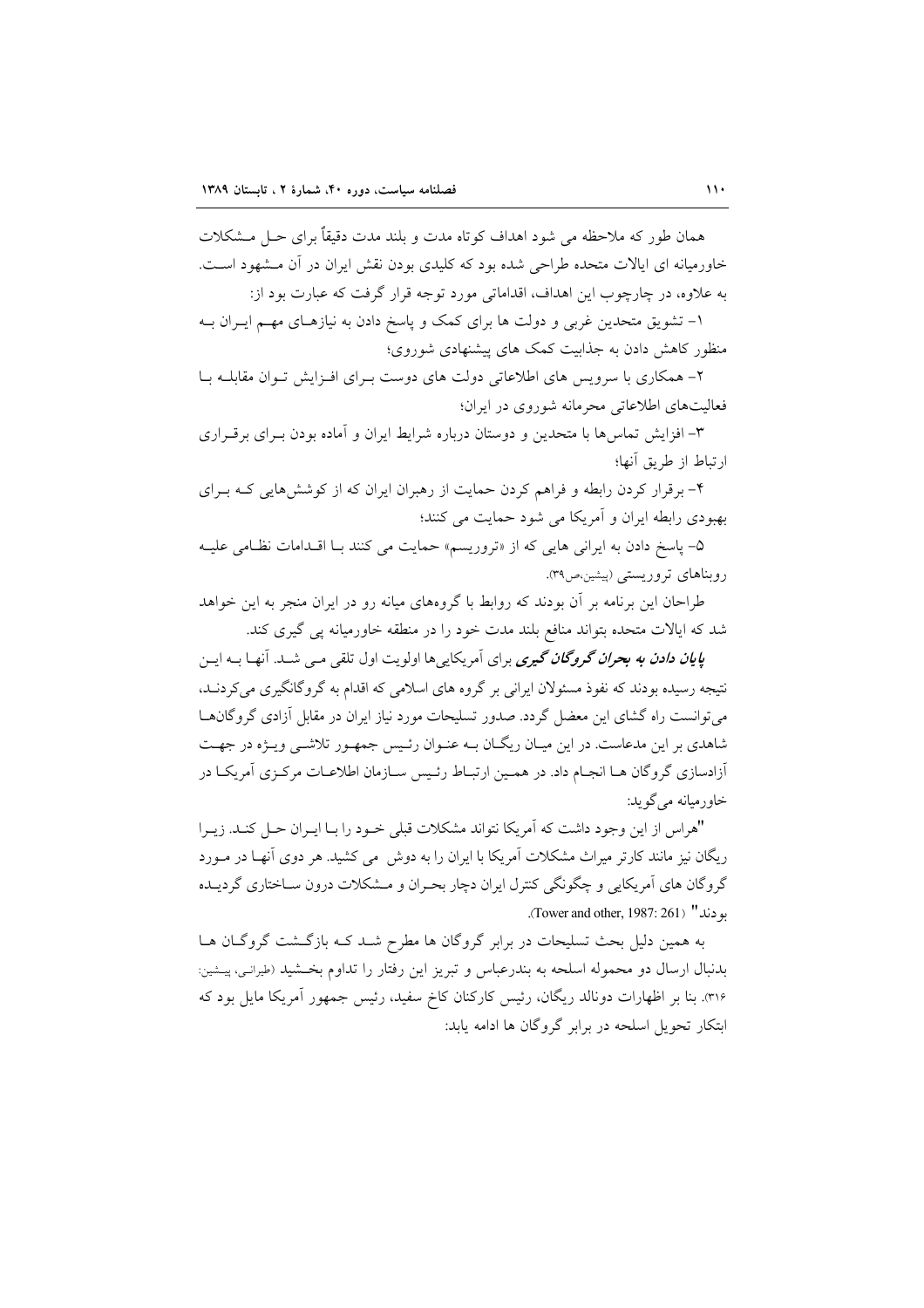نه تنها بنا به دلایل ژئوپلتیک، بلکه همچنین بخاطر این حقیقت که ما برای رهایی گروگان هــا هنور دستمان به جایی نرسیده بود. مـا بـاز کریسمـسی دیگـر را مـی گذرانـدیم در حـالی کـه گروگانها همچنان آنجا بودند و ریاست جمهوری برای آنکه نتوانسته بود برای رهایی آنها کـاری انجام دهد بی لیاقت به نظر می رسید (Tower and other, 1987: 201).

این جملات نشان می دهد که آزاد سازی گروگان ها چقدر برای تیم ریگان حـائز اهمیـت بو د.

در بعد دیگر، متوقف ساختن *روند مبارزه با اسرائیل و* کاهش موضع گیری های خسصانه علیه موجودیت اسرائیل مطرح بود که در سال های مورد نظر شدت یافته بــود. از یــک طــرف اهمیت و نقش اسرائیل برای ایالات متحده آن کشور را ملزم به تغییر این رفتـار مـی کـرد و از طرف دیگر خود اسرائیلی ها در این زمینه تلاش زیادی انجام دادند. ارسال موشکهای تـاو در میان محموله ها به ایران،ارتباط نزدیک دلالان اسلحه خصوصاً منوچهر قربـانی فـر و همچنــین افرادی چون دیوید کیمچه و آدولف شوایمر حکایت از تلاش آمریکا و اسرائیل برای برقراری ارتباط با ایران و کاهش مبارزات علیه اسرائیل داشت (بیل ۱۳۷۱: ۴۲۰).

مورد دیگر که در اهداف ایالات متحده قرار داشت *مقابله بــا مــوج اســـلام گرایـــی* حاصــل از انقلاب ایران و مقابله با رادیکالیسم اسلامی حاصل از اقدامات ایران بود. بدین منظور دولت آمریکا باید راه نزدیک با ایران را می پیمود تا با نزدیکی به ایران، نقشی معتدلتر در منطقه را بـه ایــران مــی داد. از موارد لازم در این راه، تقویت اطلاعات موجود در باره ایران بـود. ضـعف اطلاعـات در بـاره ایران، دولت آمریکا را از تهیه یک برنامه عملی در مورد ایران باز می داشت. بواقع پس از انقلاب تمام سیستمهای استراق سمع و جمع آوری اطلاعات اعم از داخل ایران و چه در کشورهای منطقـه و شوروی از بین رفته بود و این امر آمریکا را از ارائه تحلیل صحیح و تدوین برنامه درست در قبـال ایران محروم ساخته بود. در گزارشهای منتشر شده توسط مامورین سیا در خاور میانه این نکته مـورد توجه قرار گرفته است كه نه اطلاعات دقیق از اوضاع ایران وجود دارد و نه توان اعمال نفوذ بعــد از فوت آيت ا… خميني (ره) براي ايالات متحده ميسر است (گازيروفسكي، پيشين: ١٨٥). فقـدان اطلاعــات كافي در خصوص ايران را مي توان از نامه ارديبهشت ١٣۶۴ مه ١٩٨۵ گراهام فولر از افـسران عـالي رتبه اطلاعات مرکزی آمریکا (سیا) در خاور میانه استنباط کرد. وی در این نامه آورده:

"ایران در معرض خطر تجزیه قرار دارد، موقعیت آیـت ا... خمینــی متزلـزل شــده اســت و شوروی ها موضع گرفته اند تا اگر درگیری و آشوبی به میان آمـد از آن منتفـع شــوند. در ایــن میان ایلات متحده هیچ اطلاعات کامل و ارزیابی دقیـق از اوضـاع ایـران پـس فـوت آیـت ا... خميني ندارد (Tower and other, 1987: 112) .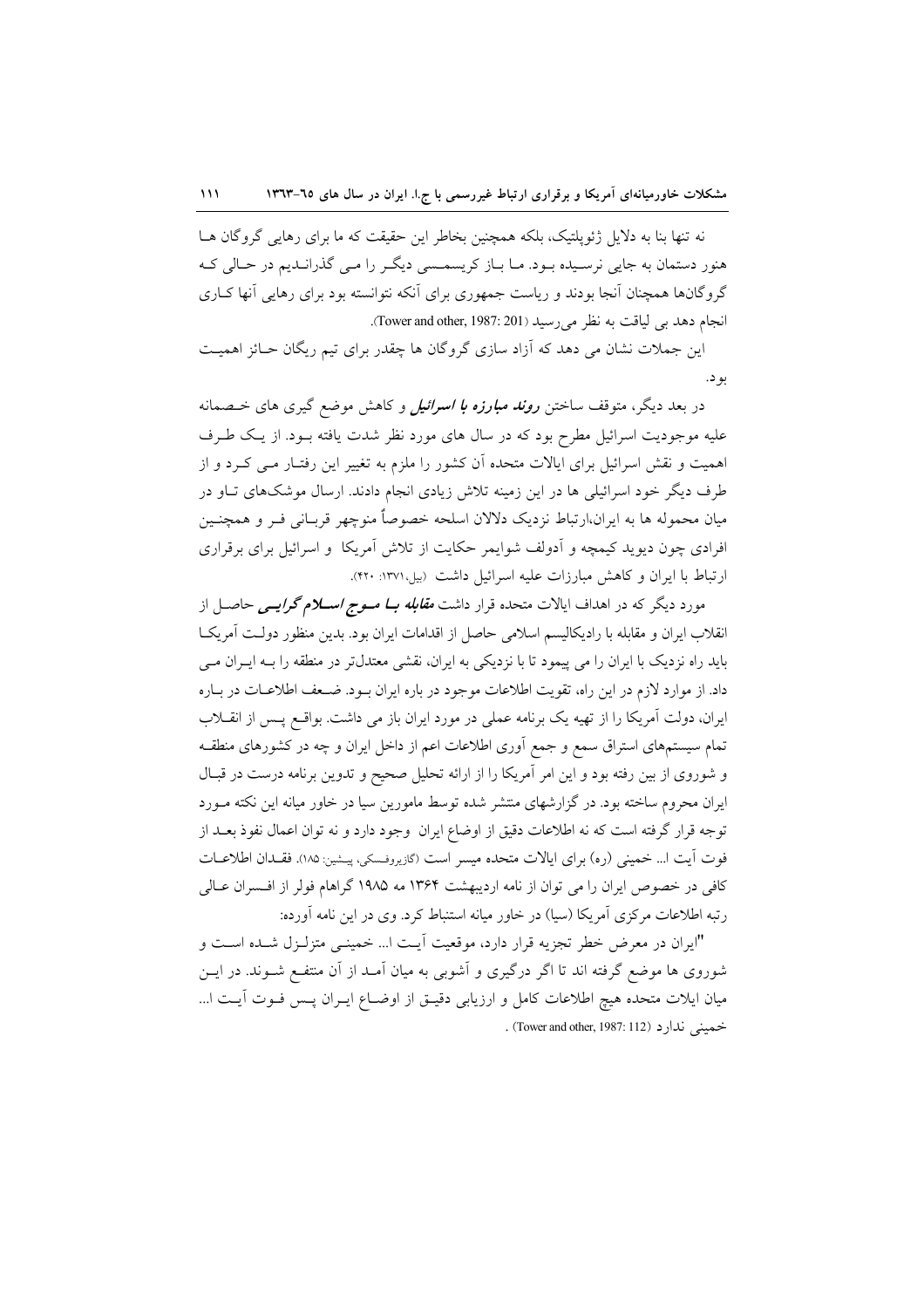این گزارش مورد استفاده هوارد تبچر (از همراهان سفر مک مارلین به تهران) رئیس دایــره ایــران در سازمان اطلاعات مرکزی آمریکا (سیا) قرار گرفت. وی اعتقاد داشت که آمریکــا بایــد بــر اســاس نیازها و ضرورتهای محیطی، روابطش را با ایران توسعه دهد. به نظر وی این شرایط سبب می شـد تا در وضعیت موجود ابتکاراتی برای تماس بیشتر با عناصر میانــه رو در داخــل نظــام سیاســی ایــران برقرار گردد.

برای نیل به این امر باید سیاستی اتخاذ شود تا در راستای آن قدرت برخی از مجموعههای میانه رو در مقایسه با گروه های افراطی تقویت گردد (بیل،همان: ۱۷۲). وی بر آن بـود کــه تــلاش برای برقراری تماس با ایران سبب می شود تا مواضع و تلاش های منطقه ای ایران بـه مواضـع نرم تری تبدیل شود و اجرای سیاستهای انقلابی ایران در منطقــه کــاهش یابــد. وی بــر ایــن اعتقاد بود که در فهرست منافع آمریکا مواردی از جمله پایان دادن حمایت ایران از «تروریسم» و همچنین خاتمه بخشیدن به روند «بی ثباتسازی» کـشورهای منطقـه در اولویـت قـرار داد . (The Chronology ، Scott 1987، Documented)

مورد دیگر **ی***ایان دادن جنگ ایران و عراق* بود که از نظر آمریکا این جنگ ثبات منطقــه را به مخاطره افکنده بود. این امر را می توان در نطق۷۸/۲۲ ریگان که به مسئله افشای مـاجرای ارتباط غیر رسمی با ایران اختصاص داشت ملاحظه کرد:

"ما بدون همکاری با ایران قادر به خاتمه بخشیدن به جنگ خلیج فارس نبوده ایم و بــدون رضایت ایران امکان برقراری یک صلح بـادوام در خاورمیانــه وجـود نــدارد. ایــن کــشور بــین شوروی و اَبهای گرم اقیانوس هند است. منابع نفتی ایران برای ما اهمیت دارد و به نفع ماسـت تا در پی تحولاتی در داخل ایران باشیم که ممکن است امیدهایی را از یک رابطـه بهبـود یافتـه مطرح سازد."

وی همچنین درباره اهمیت منافع آمریکا در برقراری ارتباط با ایران این گونه می گوید:

"اجازه دهید تکرار کنم منافع ما به طور روشنی از طریق باز کردن باب مـذاکرات بــا ایــران است و بدین ترتیب کمک به خاتمه جنگ ایران و عراق تامین مـی گـردد.ایـن حرکـت تغییـر موضع آمریکا در منطقه نیست بلکه یک ابتکار سیاسی برای دستیابی به درجه ای از نفـوذ و راه يابي در ايران و عراق و خاتمه دادن به جنگ ايران و عراق بود" (مركز تحقيقات جنگ: ٩٩٠).

بنابراین، مشاهده می شود که چگونه ایالات متحده قصد داشت مشکلات موجـود در خاورمیانــه را از طريق برقراري ارتباط با ايران حل كند. اگر چه اين اقدام ايالات متحده با افشا شـدن آن توسـط گروه های داخلی مخالف و یا به تعبیری گروه هایی که از این اقدام در مراحل بعد به کناری گـذارده شدند، تقریبا متوقف شد و زمینه را برای مقابله و رویارویی آمریکا با ایران برای کسب مجدد وجهـه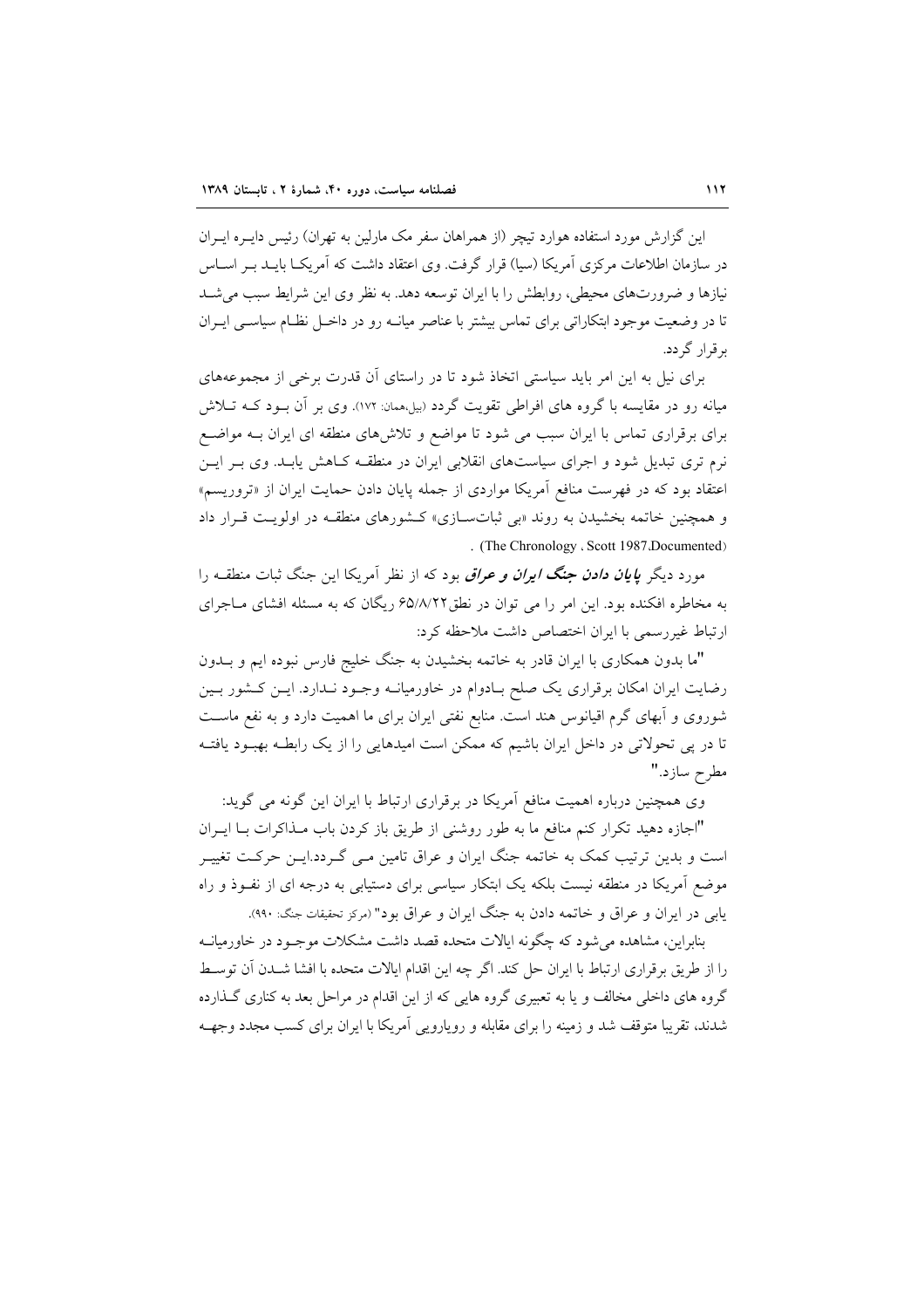از بین رفته خود در منطقه فراهم کرد اما اصل این اقدام (برقراری ارتباط با ایران) موضوعی بـود کـه در خور توجه است که در این تحقیق مورد بررسی قرار گرفت.

#### نتىحە

آنچه در این نوشتار بررسی شد، دلیل برقراری رابطه غیررسمی ایالات متحـده بــا ایــران در اوج منازعات دیپلماتیک بود. حل مشکلات خاورمیانه ای آمریکا دلیلی بـرای نزدیکـی آمریکـا به ایران قلمداد گردید. در این نوشتار ضمن مروری بر رابطه بـسیار خــوب دو کــشور قبــل از انقلاب و همچنین شکل گیری رابطه تقابل گونه بعد از انقلاب، رابطه غیــر رســمی بــر اســاس اسناد منتشر شده مورد بررسی قرار گرفت. در ادامه بحث ضمن توضیح اهمیت (استراتژیک و اقتصادی) خاورمیانه برای ایالات متحده به مجموعه مشکلات این کشور در این منطقه در دهه ۱۹۸۰، اشاره و پس از آن از محوریت نقش ایران در این مشکلات و حـل آنهـا بدسـت ایـران سخن گفته شد.

بیان شد که مشکلات ایالات متحده در منطقـه شـامل گـسترش مـوج مبـارزه بـا اسـرائیل، گروگانگیری و هواپیمایی ربایی اتباع غربی، حمله به پایگاههای نظامی غربـی خاصـه آمریکـا، عدم اطمینان از امنیت صدور انرژی به غرب، گسترش رادیکالیسم اسـلامی و احیـای اسـلام سیاسی در منطقه خاورمیانه و جنگ ایران و عـراق بـود کـه ایـالات متحـده کوشـید از طریـق مجموعه راهکارهای کوتاهمدت و بلندمدت این موارد را حل فصل کند.

### منابع و مآخذ:

### الف. فارسى

۱- آبراهامیان یرواند (۱۳۸۶). **ایران بین دو انقلاب**،ترجمه احمد گـل محمـدی و محمـد ابـراهیم فتـاحی، چـاپ دوازدهـم، تهران:نشر مركز.

۲– اردستان<sub>ی</sub> حسمین، (۱۳۸۴). **تجزیه و تحلیل جنگ ایران و عراق**،جلـد سـوم،تنبیه متجـاوز،تهران:سـپاه پاسـداران انقــلاب اسلامي ايران،مركزمطالعات وتحقيقات،چاپ دوم.

۳– ازغندی، علی رضا، (۱۳۸۲). **تاریخ روابط خارجی ایران، دولت دست نشانده ۵۷–۱۳۳۲**، تهران: نشر قومس چاپ سوم. ۴– اسداللهی، مسعود ، (۱۳۷۹). **از مقاومت تا پیروزی،تاریخچه حزب ا…لبنان۱۳۶۱–۱۳۷۹**، تهران: اندیشه سازان نور. \_\_\_ ،(١٣٨٢). جنبش حزب ا…لبنان؛گذشته و حال،تهران:پژوهشکده مطالعات راهبردی.  $\overline{\phantom{0}}$  -  $\circ$ 

۶- برژینسکی، زبیگنیو،۱۳۶۲، **خاطرات**. ترجمه منوچهر یزدانیار. تهران: انتشارات کاوش.

٧- \_\_\_\_\_\_(١٣۶٢). اسرار سقوط شاه و گروگانگیری، ترجمه حمید احمدی تهران: نراقی.

٨- بيل، جيمز،(١٣٧١)، **شير و عقاب روابط نافرجام ايران و آمريك**ا. ترجمه فروزنده برليان. تهران: نشر فاخته.

۹– چامسکی، نوام،(۱۳۷۲). **دمکراسی بازدارنده**. ترجمه مهوش غلامی. تهران: انتشارات اطلاعات.

۱۰– \_\_\_\_\_\_>۱۳۶۹). مثلث **سرنوشت، آمریکا، اسرائیل و فلسطینیها،** ترجمه هرمز همایون،پور. تهران: نشر آگه. ۱۱- داوودی، محسن، (ب<sub>ی</sub>تا). **ستیز غرب با اَنچه بنیادگرایی اسلامی می نامد**،بولتن دفتر مطالعات سیاسی و بین|لملل. ۱۲- درودیان، محمد و بهالدین شیخ الاسلامی(۱۳۷۲). **از خرمشهر تا فاو**. تهران: مرکز مطالعات و تحقیقات جنگ.

۱۳- درودیان، محمد ،( ۱۳۷۱).آ**غاز تا پایان جنگ سیری در جنگ ایران و عراق**،تهران: دروه عال<sub>ی</sub> جنگ.